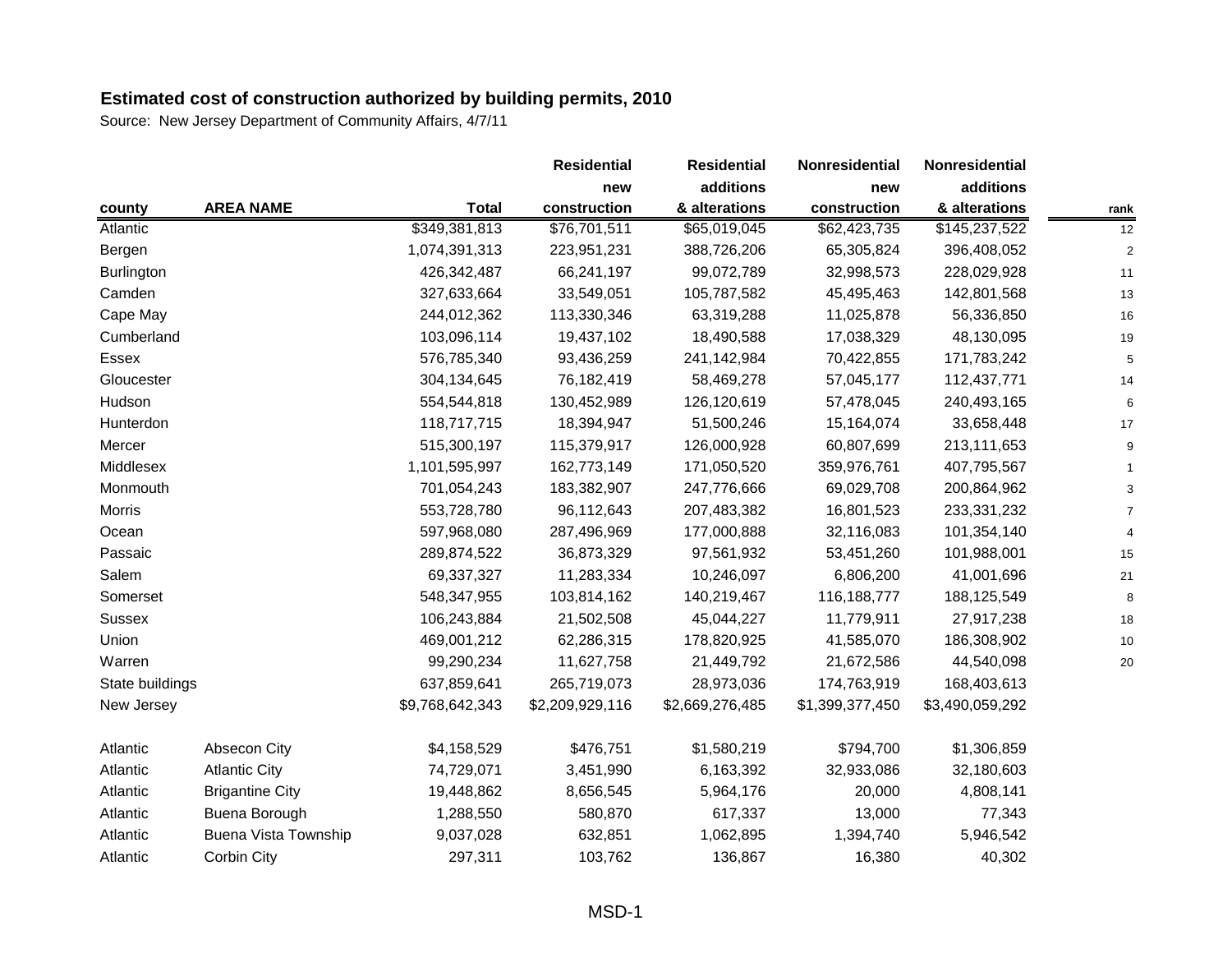|          |                          |              | <b>Residential</b> | <b>Residential</b> | Nonresidential<br>new | Nonresidential |      |
|----------|--------------------------|--------------|--------------------|--------------------|-----------------------|----------------|------|
|          |                          |              | new                | additions          |                       | additions      |      |
| county   | <b>AREA NAME</b>         | <b>Total</b> | construction       | & alterations      | construction          | & alterations  | rank |
| Atlantic | Egg Harbor City          | 2,303,268    | 110,200            | 602,864            | 131,800               | 1,458,404      |      |
| Atlantic | Egg Harbor Township      | 43,649,840   | 13,706,341         | 6,694,739          | 12,640,602            | 10,608,158     |      |
| Atlantic | <b>Estell Manor City</b> | 720,127      | 41,100             | 345,177            | 15,000                | 318,850        |      |
| Atlantic | Folsom Borough           | 1,410,527    | 15,000             | 380,692            | 3,600                 | 1,011,235      |      |
| Atlantic | Galloway Township        | 14,932,131   | 1,889,085          | 4,869,174          | 1,867,334             | 6,306,538      |      |
| Atlantic | Hamilton Township        | 57,616,408   | 8,133,715          | 3,349,403          | 294,199               | 45,839,091     |      |
| Atlantic | Hammonton Township       | 13,283,193   | 836,700            | 2,142,960          | 5,380,326             | 4,923,207      |      |
| Atlantic | <b>Linwood City</b>      | 22,365,836   | 351,900            | 3,089,139          | $\Omega$              | 18,924,797     |      |
| Atlantic | Longport City            | 6,959,045    | 4,839,015          | 1,949,341          | $\Omega$              | 170,689        |      |
| Atlantic | Margate City             | 24,970,792   | 11,895,866         | 11,909,524         | 286,900               | 878,502        |      |
| Atlantic | <b>Mullica City</b>      | 2,316,602    | 569,823            | 1,038,976          | 227,001               | 480,802        |      |
| Atlantic | Northfield City          | 5,358,012    | 400,700            | 1,818,771          | 342,501               | 2,796,040      |      |
| Atlantic | Pleasantville City       | 25,586,188   | 17,959,602         | 2,205,638          | 3,169,759             | 2,251,189      |      |
| Atlantic | Port Republic City       | 1,181,449    | 385,500            | 789,249            | $\Omega$              | 6,700          |      |
| Atlantic | Somers Point City        | 8,730,424    | 1,220,995          | 1,823,509          | 2,874,547             | 2,811,373      |      |
| Atlantic | <b>Ventnor City</b>      | 8,600,768    | 443,200            | 6,207,683          | $\Omega$              | 1,949,885      |      |
| Atlantic | <b>Weymouth Township</b> | 437,852      | 0                  | 277,320            | 18,260                | 142,272        |      |
| Bergen   | Allendale Borough        | 14,481,063   | 8,086,809          | 4,279,785          | 203,500               | 1,910,969      |      |
| Bergen   | Alpine Borough           | 8,275,476    | 4,931,954          | 1,387,867          | 2,500                 | 1,953,155      |      |
| Bergen   | Bergenfield Borough      | 8,649,077    | 175,351            | 5,209,845          | $\Omega$              | 3,263,881      |      |
| Bergen   | Bogota Borough           | 2,493,925    | 0                  | 2,012,080          | $\Omega$              | 481,845        |      |
| Bergen   | Carlstadt Borough        | 23,919,477   | 0                  | 1,154,610          | 123,000               | 22,641,867     |      |
| Bergen   | Cliffside Park Borough   | 22,889,122   | 12,757,000         | 5,673,770          | 1,710,000             | 2,748,352      |      |
| Bergen   | Closter Borough          | 11,461,201   | 5,483,162          | 4,084,898          | 82,245                | 1,810,896      |      |
| Bergen   | Cresskill Borough        | 15,116,740   | 3,656,700          | 4,348,535          | 5,949,000             | 1,162,505      |      |
| Bergen   | Demarest Borough         | 11,640,991   | 5,046,920          | 3,425,782          | 2,027,000             | 1,141,289      |      |
| Bergen   | Dumont Borough           | 7,396,015    | 370,350            | 5,673,213          | 29,952                | 1,322,500      |      |
| Bergen   | Elmwood Park Borough     | 11,101,417   | 1,374,700          | 6,406,947          | 395,050               | 2,924,720      |      |
| Bergen   | East Rutherford Borough  | 17,145,231   | 397,200            | 2,972,326          | 7,713,000             | 6,062,705      |      |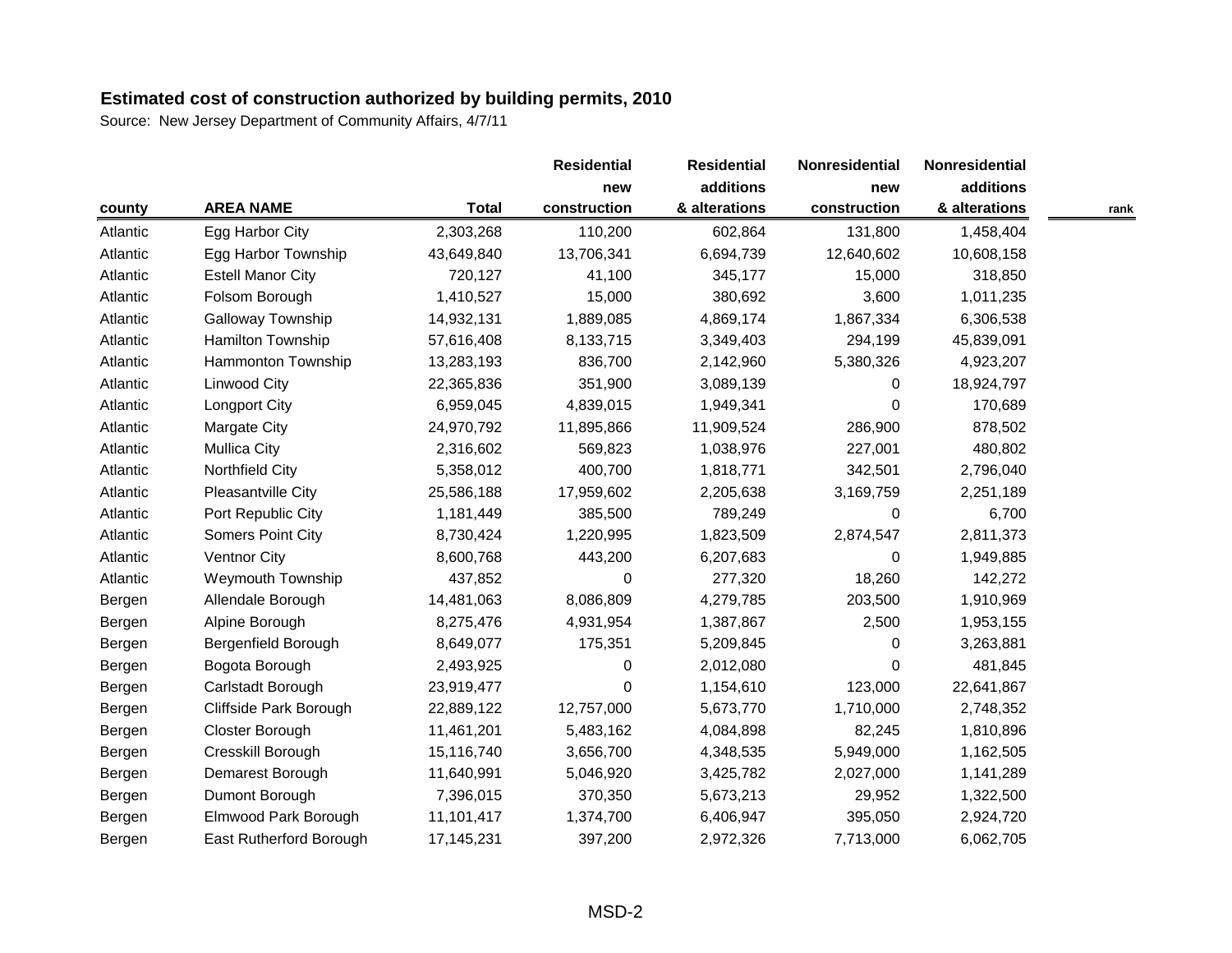|        |                                 |              | <b>Residential</b><br>new | <b>Residential</b><br>additions | Nonresidential<br>new | Nonresidential |      |
|--------|---------------------------------|--------------|---------------------------|---------------------------------|-----------------------|----------------|------|
|        |                                 |              |                           |                                 |                       | additions      |      |
| county | <b>AREA NAME</b>                | <b>Total</b> | construction              | & alterations                   | construction          | & alterations  | rank |
| Bergen | Edgewater Borough               | 12,577,594   | 3,621,950                 | 2,647,331                       | 1,175,040             | 5,133,273      |      |
| Bergen | Emerson Borough                 | 8,591,987    | 3,089,852                 | 3,640,699                       | 804,602               | 1,056,834      |      |
| Bergen | <b>Englewood City</b>           | 25,118,086   | 3,457,804                 | 10,079,221                      | 2,470,604             | 9,110,457      |      |
| Bergen | <b>Englewood Cliffs Borough</b> | 23,032,549   | 7,506,300                 | 3,972,229                       | 27,000                | 11,527,020     |      |
| Bergen | Fair Lawn Borough               | 26,543,878   | 4,200,476                 | 13,239,854                      | 0                     | 9,103,548      |      |
| Bergen | Fairview Borough                | 4,116,300    | 1,466,900                 | 1,138,543                       | 25,850                | 1,485,007      |      |
| Bergen | Fort Lee Borough                | 44,055,224   | 15,465,300                | 15,545,040                      | 1,830,000             | 11,214,884     |      |
| Bergen | Franklin Lakes Borough          | 27,110,595   | 10,952,800                | 10,039,471                      | 589,500               | 5,528,824      |      |
| Bergen | <b>Garfield City</b>            | 11,779,529   | 2,326,879                 | 4,814,094                       | 2,352,020             | 2,286,536      |      |
| Bergen | Glen Rock Borough               | 15,213,806   | 119,700                   | 10,330,796                      | 9,000                 | 4,754,310      |      |
| Bergen | <b>Hackensack City</b>          | 41,769,923   | 653,000                   | 14,211,099                      | 5,018,800             | 21,887,024     |      |
| Bergen | Harrington Park Borough         | 2,695,550    | 649,700                   | 1,773,875                       | 0                     | 271,975        |      |
| Bergen | Hasbrouck Heights Boroug        | 9,235,326    | 1,457,312                 | 4,496,321                       | 14,000                | 3,267,693      |      |
| Bergen | Haworth Borough                 | 5,149,234    | 130,100                   | 2,590,781                       | 5,400                 | 2,422,953      |      |
| Bergen | Hillsdale Borough               | 10,697,407   | 3,360,079                 | 6,038,553                       | 1,001                 | 1,297,774      |      |
| Bergen | Ho-Ho-Kus Borough               | 6,888,875    | 2,639,975                 | 3,623,534                       | 21,400                | 603,966        |      |
| Bergen | Leonia Borough                  | 14,051,931   | 0                         | 2,882,153                       | 0                     | 11,169,778     |      |
| Bergen | Little Ferry Borough            | 3,377,160    | 315,100                   | 2,158,949                       | 57,900                | 845,211        |      |
| Bergen | Lodi Borough                    | 7,095,684    | 150,027                   | 2,876,774                       | 73,000                | 3,995,883      |      |
| Bergen | Lyndhurst Township              | 12,778,214   | 639,200                   | 4,924,710                       | 206,850               | 7,007,454      |      |
| Bergen | Mahwah Township                 | 34,925,626   | 5,792,756                 | 14,702,462                      | 677,207               | 13,753,201     |      |
| Bergen | Maywood Borough                 | 6,479,971    | 586,550                   | 3,784,167                       | 959,500               | 1,149,754      |      |
| Bergen | Midland Park Borough            | 3,562,305    | 433,500                   | 2,219,265                       | 0                     | 909,540        |      |
| Bergen | Montvale Borough                | 25,865,860   | 10,128,050                | 5,999,324                       | 1,609,970             | 8,128,516      |      |
| Bergen | Moonachie Borough               | 8,786,949    | 0                         | 713,453                         | 4,494,000             | 3,579,496      |      |
| Bergen | New Milford Borough             | 6,395,257    | 1,308,300                 | 4,147,065                       | 0                     | 939,892        |      |
| Bergen | North Arlington Borough         | 22,843,418   | 174,300                   | 3,448,807                       | 0                     | 19,220,311     |      |
| Bergen | Northvale Borough               | 2,922,860    | 728,500                   | 1,453,353                       | $\boldsymbol{0}$      | 741,007        |      |
| Bergen | Norwood Borough                 | 4,504,217    | 477,550                   | 3,250,689                       | 0                     | 775,978        |      |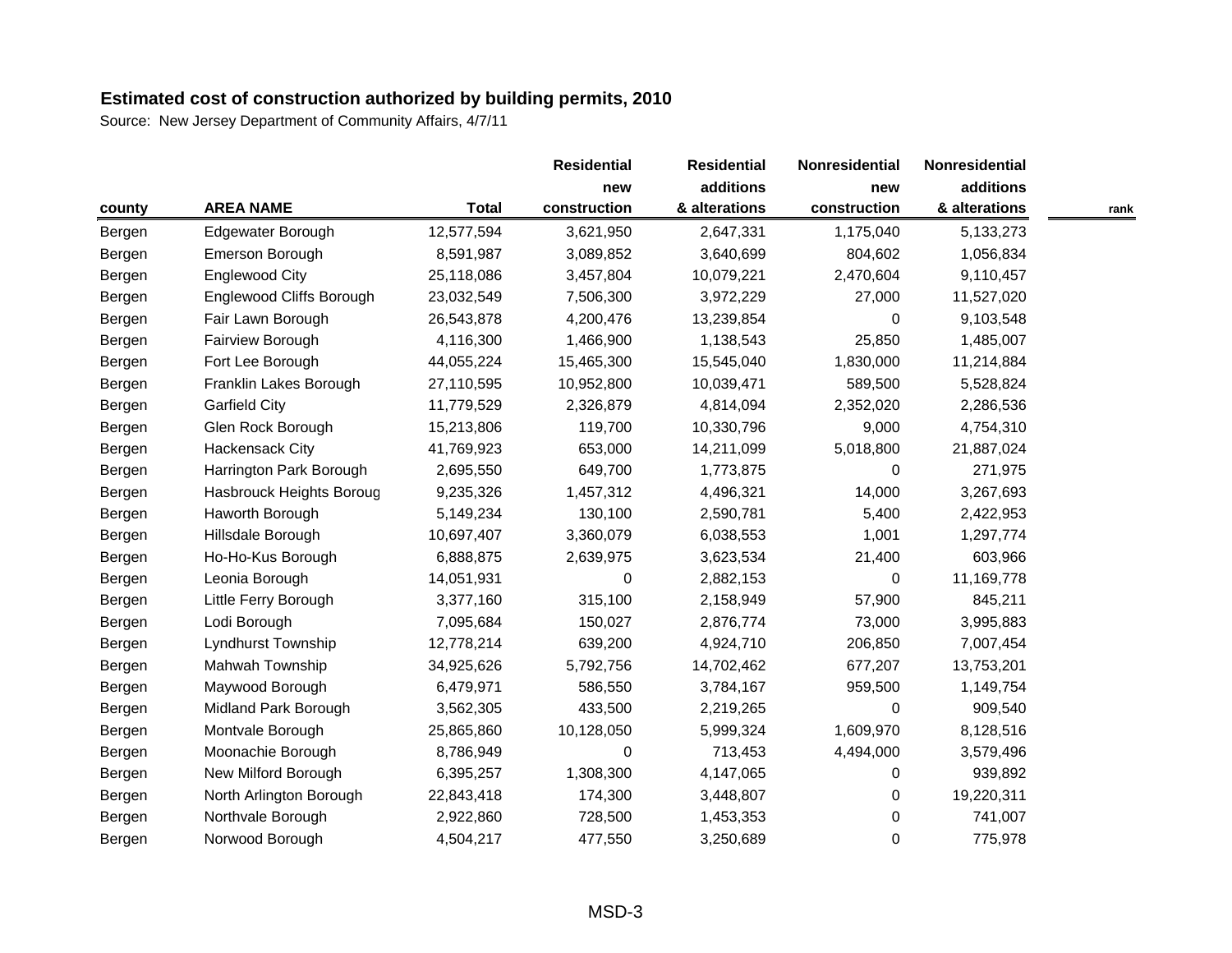|        |                            |              | <b>Residential</b> | <b>Residential</b> | Nonresidential | Nonresidential |      |
|--------|----------------------------|--------------|--------------------|--------------------|----------------|----------------|------|
|        |                            |              | new                | additions          | new            | additions      |      |
| county | <b>AREA NAME</b>           | <b>Total</b> | construction       | & alterations      | construction   | & alterations  | rank |
| Bergen | Oakland Borough            | 17,715,751   | 1,262,500          | 5,273,643          | 2,535,027      | 8,644,581      |      |
| Bergen | Old Tappan Borough         | 11,057,302   | 5,181,795          | 4,666,519          | 49,000         | 1,159,988      |      |
| Bergen | Oradell Borough            | 6,706,653    | 241,801            | 5,604,948          | 0              | 859,904        |      |
| Bergen | Palisades Park Borough     | 12,586,041   | 7,244,102          | 2,288,741          | 645,000        | 2,408,198      |      |
| Bergen | Paramus Borough            | 94,304,303   | 6,819,950          | 12,630,195         | 9,195,000      | 65,659,158     |      |
| Bergen | Park Ridge Borough         | 11,365,878   | 1,542,400          | 3,844,411          | 0              | 5,979,067      |      |
| Bergen | Ramsey Borough             | 20,185,977   | 2,013,120          | 8,754,204          | 625,163        | 8,793,490      |      |
| Bergen | Ridgefield Borough         | 7,816,021    | 940,250            | 2,693,672          | 10,500         | 4,171,599      |      |
| Bergen | Ridgefield Park Village    | 23,722,869   | 0                  | 5,816,659          | 1,000,000      | 16,906,210     |      |
| Bergen | Ridgewood Village          | 45,925,462   | 6,890,030          | 24,164,838         | 661,240        | 14,209,354     |      |
| Bergen | River Edge Borough         | 8,001,363    | 208,300            | 7,131,539          | 15,200         | 646,324        |      |
| Bergen | River Vale Township        | 8,889,715    | 2,332,325          | 5,424,481          | 364,800        | 768,109        |      |
| Bergen | Rochelle Park Township     | 3,544,390    | 331,800            | 1,605,386          | 0              | 1,607,204      |      |
| Bergen | Rockleigh Borough          | 1,332,986    | 0                  | 141,933            | 36,000         | 1,155,053      |      |
| Bergen | <b>Rutherford Borough</b>  | 17,423,921   | 1,144,150          | 6,790,933          | 92,575         | 9,396,263      |      |
| Bergen | Saddle Brook Township      | 11,153,447   | 1,196,383          | 4,498,580          | 162,985        | 5,295,499      |      |
| Bergen | Saddle River Borough       | 11,314,596   | 3,077,536          | 6,056,417          | 139,000        | 2,041,643      |      |
| Bergen | South Hackensack Twp       | 2,313,859    | 160,000            | 263,745            | 35,500         | 1,854,614      |      |
| Bergen | <b>Teaneck Township</b>    | 28,945,756   | 3,312,801          | 16,248,088         | 1,578,000      | 7,806,867      |      |
| Bergen | <b>Tenafly Borough</b>     | 30,076,250   | 13,916,252         | 10,303,530         | 1,669,239      | 4,187,229      |      |
| Bergen | Teterboro Borough          | 3,147,631    | 0                  | 0                  | 375,000        | 2,772,631      |      |
| Bergen | Upper Saddle River Boroug  | 14,240,416   | 4,393,429          | 7,222,861          | 500,750        | 2,123,376      |      |
| Bergen | <b>Waldwick Borough</b>    | 6,770,501    | 142,001            | 4,459,304          | 1,100,000      | 1,069,196      |      |
| Bergen | Wallington Borough         | 3,753,413    | 441,800            | 2,754,770          | 100,000        | 456,843        |      |
| Bergen | <b>Washington Township</b> | 9,326,946    | 1,879,000          | 7,348,451          | 14,100         | 85,395         |      |
| Bergen | Westwood Borough           | 7,712,553    | 533,850            | 3,960,331          | 272,578        | 2,945,794      |      |
| Bergen | Woodcliff Lake Borough     | 10,475,235   | 1,660,350          | 5,061,928          | 0              | 3,752,957      |      |
| Bergen | Wood-Ridge Borough         | 29,216,693   | 25,376,780         | 2,144,144          | 474,280        | 1,221,489      |      |
| Bergen | <b>Wyckoff Township</b>    | 32,630,335   | 7,596,420          | 14,199,685         | 2,996,996      | 7,837,234      |      |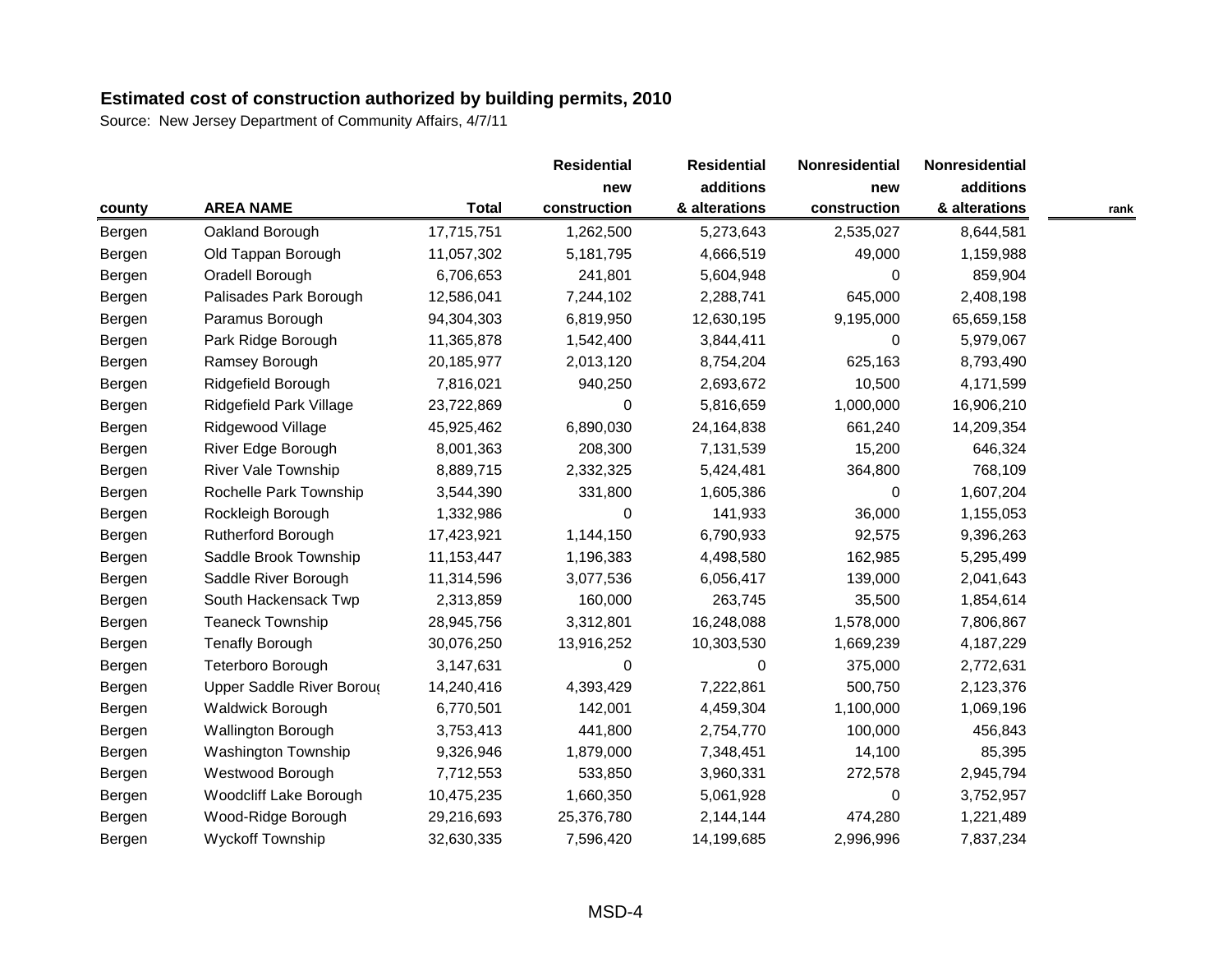|                   |                                |              | <b>Residential</b> | <b>Residential</b> | Nonresidential | Nonresidential |      |
|-------------------|--------------------------------|--------------|--------------------|--------------------|----------------|----------------|------|
|                   |                                |              | new                | additions          | new            | additions      |      |
| county            | <b>AREA NAME</b>               | <b>Total</b> | construction       | & alterations      | construction   | & alterations  | rank |
| <b>Burlington</b> | <b>Bass River Township</b>     | 728,685      | 53,878             | 358,587            | 70,300         | 245,920        |      |
| Burlington        | <b>Beverly City</b>            | 556,990      | 0                  | 353,204            | 12,000         | 191,786        |      |
| Burlington        | <b>Bordentown City</b>         | 2,242,243    | 11,305             | 1,125,319          | 575,000        | 530,619        |      |
| Burlington        | <b>Bordentown Township</b>     | 9,563,444    | 2,090,229          | 2,317,311          | 500,700        | 4,655,204      |      |
| <b>Burlington</b> | <b>Burlington City</b>         | 3,186,338    | 234,300            | 2,262,652          | 34,430         | 654,956        |      |
| Burlington        | <b>Burlington Township</b>     | 14,217,351   | 592,103            | 4,178,472          | 525,968        | 8,920,808      |      |
| Burlington        | <b>Chesterfield Township</b>   | 14,748,466   | 11,442,849         | 1,867,153          | 932,224        | 506,240        |      |
| Burlington        | Cinnaminson Township           | 19,146,922   | 6,398,722          | 4,442,933          | 147,812        | 8,157,455      |      |
| <b>Burlington</b> | Delanco Township               | 6,107,989    | 3,354,075          | 1,413,501          | 0              | 1,340,413      |      |
| <b>Burlington</b> | Delran Township                | 27,310,071   | 19,450             | 3,056,703          | 1,357,483      | 22,876,435     |      |
| <b>Burlington</b> | Eastampton Township            | 7,883,542    | 3,625,750          | 1,763,790          | 23,200         | 2,470,802      |      |
| Burlington        | <b>Edgewater Park Township</b> | 1,533,225    | 0                  | 1,326,478          | 0              | 206,747        |      |
| <b>Burlington</b> | Evesham Township               | 26,935,319   | 1,538,720          | 2,503,567          | 2,955,264      | 19,937,768     |      |
| <b>Burlington</b> | Fieldsboro Borough             | 108,092      | 0                  | 92,342             | 15,750         | 0              |      |
| <b>Burlington</b> | Florence Township              | 13,821,466   | 9,082,024          | 2,426,604          | 129,515        | 2,183,323      |      |
| Burlington        | <b>Hainesport Township</b>     | 11,048,460   | 946,265            | 2,108,456          | 840,642        | 7,153,097      |      |
| <b>Burlington</b> | <b>Lumberton Township</b>      | 18,812,608   | 692,475            | 3,624,814          | 759,425        | 13,735,894     |      |
| <b>Burlington</b> | <b>Mansfield Township</b>      | 9,377,016    | 1,806,350          | 4,069,522          | 541,500        | 2,959,644      |      |
| <b>Burlington</b> | Maple Shade Borough            | 6,740,145    | 437,212            | 2,476,140          | 275,001        | 3,551,792      |      |
| Burlington        | Medford Township               | 37,432,341   | 8,310,214          | 9,580,115          | 1,720,862      | 17,821,150     |      |
| <b>Burlington</b> | Medford Lakes Borough          | 2,803,969    | 0                  | 2,780,669          | $\Omega$       | 23,300         |      |
| <b>Burlington</b> | Moorestown Township            | 40,330,253   | 3,767,696          | 10,977,844         | 14,165,000     | 11,419,713     |      |
| Burlington        | Mount Holly Township           | 14,811,092   | 72,000             | 2,494,267          | 47,900         | 12,196,925     |      |
| <b>Burlington</b> | Mount Laurel Township          | 36,446,728   | 4,434,041          | 3,217,022          | 1,303,720      | 27,491,945     |      |
| <b>Burlington</b> | New Hanover Township           | 964,237      | 827,950            | 66,587             | 25,700         | 44,000         |      |
| <b>Burlington</b> | North Hanover Township         | 19,084,053   | 104,000            | 1,303,281          | 160,079        | 17,516,693     |      |
| Burlington        | Palmyra Borough                | 2,627,620    | 0                  | 2,018,260          | 22,200         | 587,160        |      |
| Burlington        | Pemberton Borough              | 471,414      | 0                  | 178,789            | 0              | 292,625        |      |
| <b>Burlington</b> | Pemberton Township             | 12,433,321   | 2,227,164          | 4,559,128          | 988,208        | 4,658,821      |      |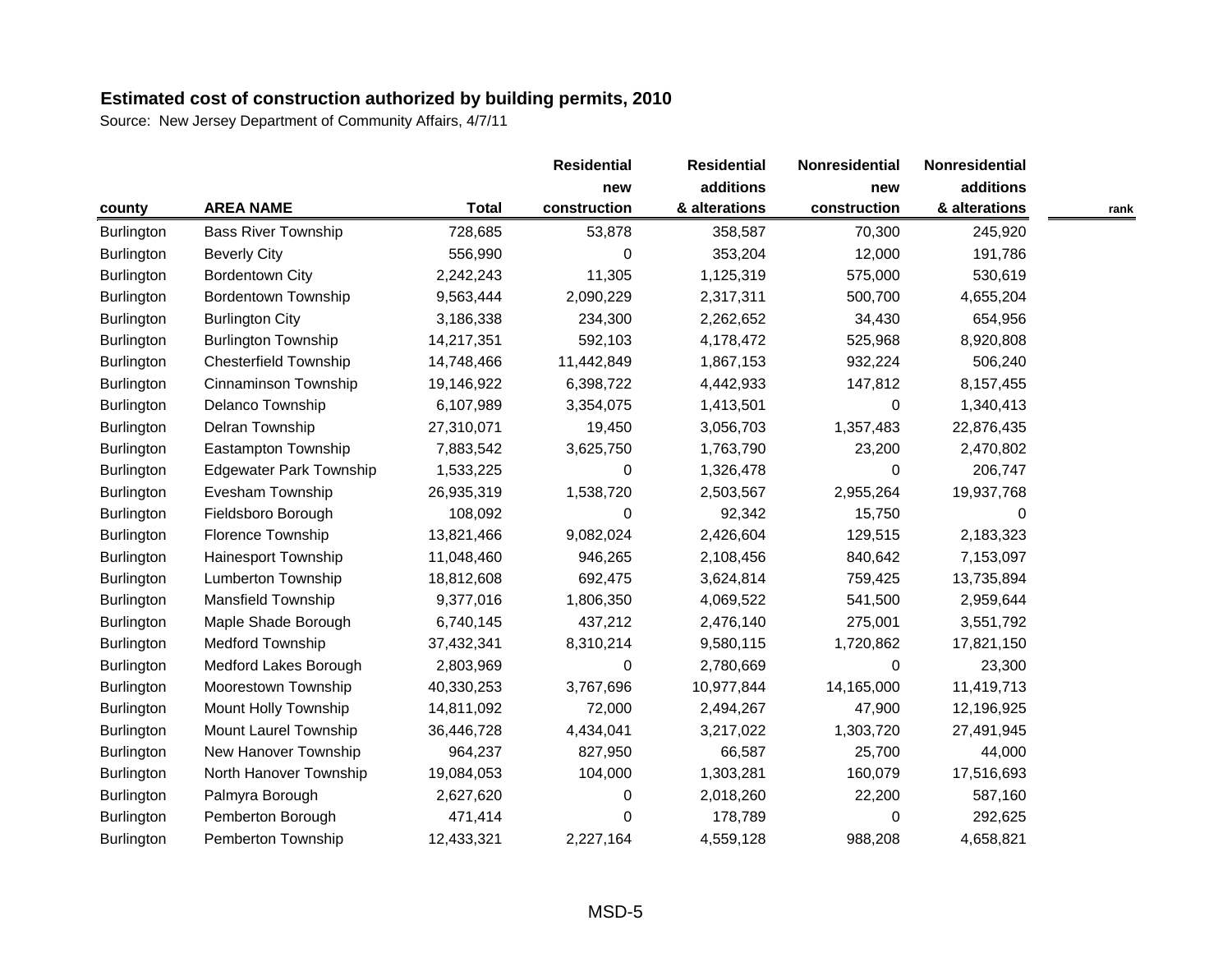|                   |                             |              | <b>Residential</b> | <b>Residential</b> | Nonresidential | Nonresidential |      |
|-------------------|-----------------------------|--------------|--------------------|--------------------|----------------|----------------|------|
|                   |                             |              | new                | additions          | new            | additions      |      |
| county            | <b>AREA NAME</b>            | <b>Total</b> | construction       | & alterations      | construction   | & alterations  | rank |
| <b>Burlington</b> | <b>Riverside Township</b>   | 2,871,957    | 103,350            | 1,321,703          | 0              | 1,446,904      |      |
| <b>Burlington</b> | Riverton Borough            | 828,877      | 0                  | 757,052            | 1,800          | 70,025         |      |
| Burlington        | Shamong Township            | 4,163,774    | 296,630            | 1,025,483          | 145,500        | 2,696,161      |      |
| Burlington        | Southampton Township        | 6,091,138    | 500,525            | 3,249,551          | 1,251,500      | 1,089,562      |      |
| <b>Burlington</b> | Springfield Township        | 2,048,415    | 769,000            | 698,529            | 295,350        | 285,536        |      |
| Burlington        | Tabernacle Township         | 3,917,564    | 757,540            | 1,978,935          | 166,285        | 1,014,804      |      |
| Burlington        | <b>Washington Township</b>  | 2,795,329    | 1,037,525          | 972,880            | 556,855        | 228,069        |      |
| Burlington        | <b>Westampton Township</b>  | 22,808,437   | 0                  | 2,864,963          | 543,100        | 19,400,374     |      |
| Burlington        | Willingboro Township        | 16,016,502   | 482,700            | 7,083,577          | 1,908,300      | 6,541,925      |      |
| Burlington        | <b>Woodland Township</b>    | 695,237      | 225,155            | 58,850             | $\Omega$       | 411,232        |      |
| <b>Burlington</b> | Wrightstown Borough         | 2,631,857    | 0                  | 117,756            | $\Omega$       | 2,514,101      |      |
| Camden            | Audubon Borough             | 2,374,776    | 0                  | 1,612,868          | 5,500          | 756,408        |      |
| Camden            | Audubon Park Borough        | 150,200      | 0                  | 51,200             | 2,000          | 97,000         |      |
| Camden            | Barrington Borough          | 2,920,966    | 154,400            | 2,173,824          | 8,586          | 584,156        |      |
| Camden            | Bellmawr Borough            | 4,089,533    | 565,000            | 2,197,283          | 0              | 1,327,250      |      |
| Camden            | Berlin Borough              | 6,291,669    | 945,930            | 1,169,033          | 630,603        | 3,546,103      |      |
| Camden            | <b>Berlin Township</b>      | 7,214,992    | 1,620,976          | 962,821            | 1,822,050      | 2,809,145      |      |
| Camden            | Brooklawn Borough           | 392,373      | 0                  | 246,043            | 0              | 146,330        |      |
| Camden            | Camden City                 | 31,245,986   | 9,897,715          | 6,714,106          | 943,664        | 13,690,501     |      |
| Camden            | <b>Cherry Hill Township</b> | 71,279,303   | 3,400,545          | 21,727,117         | 3,814,254      | 42,337,387     |      |
| Camden            | <b>Chesilhurst Borough</b>  | 592,954      | 311,273            | 161,743            | 7,297          | 112,641        |      |
| Camden            | <b>Clementon Borough</b>    | 1,529,020    | 299,000            | 400,097            | 29,441         | 800,482        |      |
| Camden            | Collingswood Borough        | 3,869,367    | 0                  | 3,440,997          | 34,571         | 393,799        |      |
| Camden            | Gibbsboro Borough           | 1,472,908    | 0                  | 332,760            | 0              | 1,140,148      |      |
| Camden            | <b>Gloucester City</b>      | 11,160,959   | 20,000             | 2,070,098          | 526,600        | 8,544,261      |      |
| Camden            | <b>Gloucester Township</b>  | 32,548,797   | 3,043,982          | 13,741,448         | 4,669,469      | 11,093,898     |      |
| Camden            | Haddon Township             | 8,182,968    | 239,300            | 5,557,484          | 1,584,900      | 801,284        |      |
| Camden            | Haddonfield Borough         | 11,647,739   | 1,573,000          | 8,149,805          | 0              | 1,924,934      |      |
| Camden            | Haddon Heights Borough      | 4,305,581    | 292,490            | 3,279,777          | 81,700         | 651,614        |      |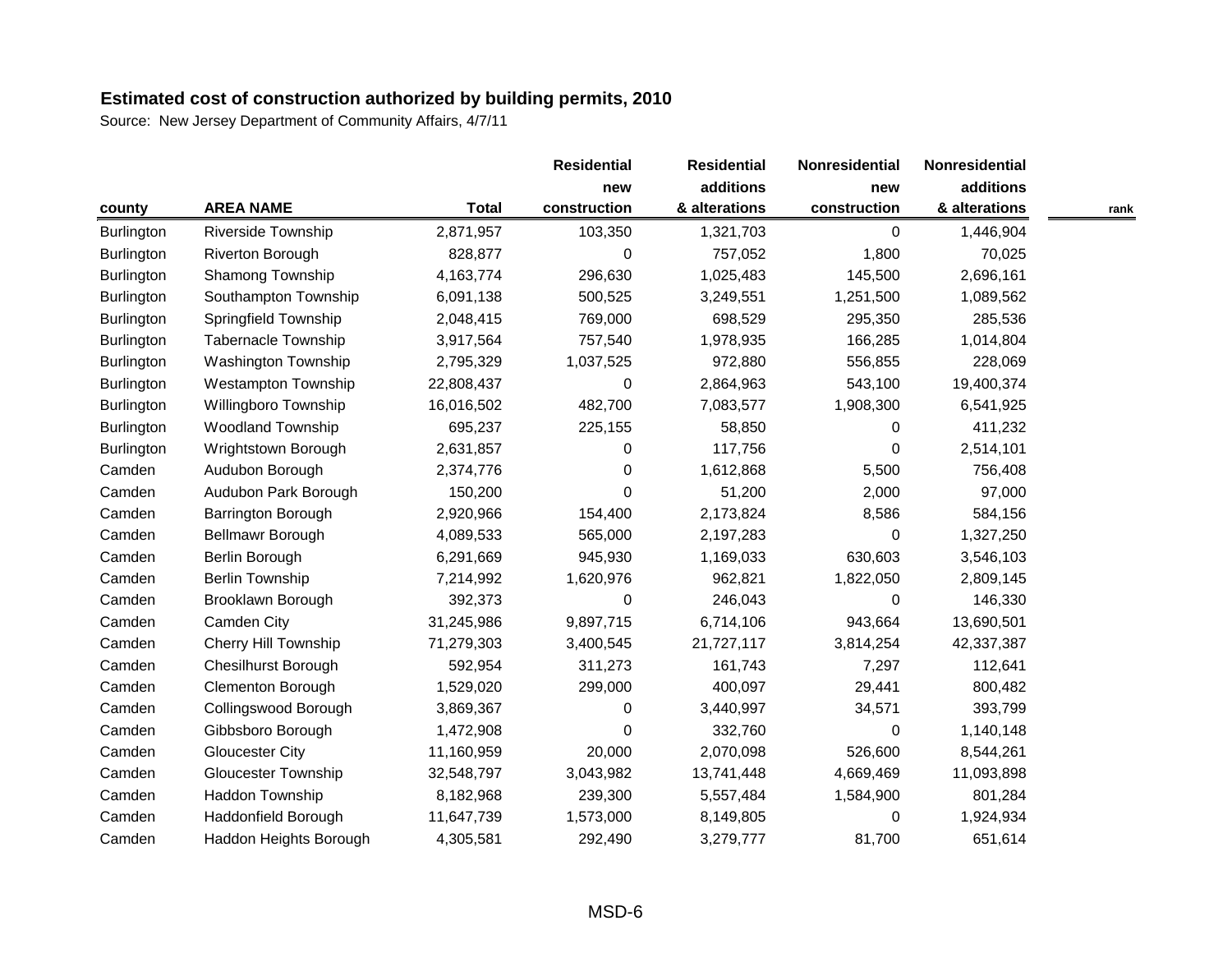|          |                           |              | <b>Residential</b> | <b>Residential</b> | Nonresidential | Nonresidential |      |
|----------|---------------------------|--------------|--------------------|--------------------|----------------|----------------|------|
|          |                           |              | new                | additions          | new            | additions      |      |
| county   | <b>AREA NAME</b>          | <b>Total</b> | construction       | & alterations      | construction   | & alterations  | rank |
| Camden   | Hi-nella Borough          | 325,690      | 0                  | 265,729            | 43,361         | 16,600         |      |
| Camden   | Laurel Springs Borough    | 1,657,901    | 0                  | 520,882            | 2,000          | 1,135,019      |      |
| Camden   | Lawnside Borough          | 2,374,868    | 232,218            | 260,503            | 0              | 1,882,147      |      |
| Camden   | Lindenwold Borough        | 13,930,911   | 180,951            | 1,336,554          | 11,466,399     | 947,007        |      |
| Camden   | Magnolia Borough          | 1,718,077    | 193,779            | 941,922            | 114,004        | 468,372        |      |
| Camden   | Merchantville Borough     | 925,694      | 0                  | 925,694            | 0              | 0              |      |
| Camden   | Mount Ephraim Borough     | 4,404,170    | 985,500            | 790,191            | 2,265,640      | 362,839        |      |
| Camden   | Oaklyn Borough            | 860,305      | 75,900             | 699,075            | 0              | 85,330         |      |
| Camden   | Pennsauken Township       | 22,535,325   | 1,218,723          | 5,194,381          | 6,802,112      | 9,320,109      |      |
| Camden   | Pine Hill Borough         | 2,323,975    | 0                  | 1,662,507          | 8,548          | 652,920        |      |
| Camden   | Pine Valley Borough       | 2,511,430    | 0                  | 276,930            | 2,229,000      | 5,500          |      |
| Camden   | Runnemede Borough         | 3,954,742    | 302,750            | 1,721,804          | 0              | 1,930,188      |      |
| Camden   | Somerdale Borough         | 6,529,207    | 3,621,196          | 1,021,608          | 395,000        | 1,491,403      |      |
| Camden   | <b>Stratford Borough</b>  | 12,797,419   | 237,152            | 1,466,246          | $\Omega$       | 11,094,021     |      |
| Camden   | Tavistock Borough         | 0            | 0                  | 0                  | $\Omega$       | $\Omega$       |      |
| Camden   | Voorhees Township         | 30,326,069   | 797,388            | 6,804,248          | 6,056,350      | 16,668,083     |      |
| Camden   | <b>Waterford Township</b> | 4,819,845    | 1,275,217          | 2,401,688          | 443,060        | 699,880        |      |
| Camden   | <b>Winslow Township</b>   | 13,919,212   | 2,064,666          | 5,061,861          | 1,509,354      | 5,283,331      |      |
| Camden   | Woodlynne Borough         | 448,733      | 0                  | 447,255            | $\pmb{0}$      | 1,478          |      |
| Cape May | Avalon Borough            | 36,814,140   | 26,480,072         | 7,221,145          | 718,986        | 2,393,937      |      |
| Cape May | Cape May City             | 14,368,723   | 7,547,577          | 4,842,656          | 1,200          | 1,977,290      |      |
| Cape May | Cape May Point Borough    | 1,303,136    | 225,940            | 700,197            | $\Omega$       | 376,999        |      |
| Cape May | Dennis Township           | 4,544,935    | 885,000            | 2,141,413          | 904,428        | 614,094        |      |
| Cape May | Lower Township            | 20,791,355   | 4,349,340          | 8,340,382          | 384,844        | 7,716,789      |      |
| Cape May | Middle Township           | 23,167,940   | 9,213,047          | 3,185,159          | 475,250        | 10,294,484     |      |
| Cape May | North Wildwood City       | 10,702,165   | 4,043,676          | 4,904,380          | 445,500        | 1,308,609      |      |
| Cape May | Ocean City                | 48,761,959   | 24,593,443         | 12,103,838         | 1,053,050      | 11,011,628     |      |
| Cape May | Sea Isle City             | 29,523,600   | 14,071,319         | 3,527,081          | 5,118,296      | 6,806,904      |      |
| Cape May | Stone Harbor Borough      | 19,954,978   | 13,324,322         | 5,967,749          | 0              | 662,907        |      |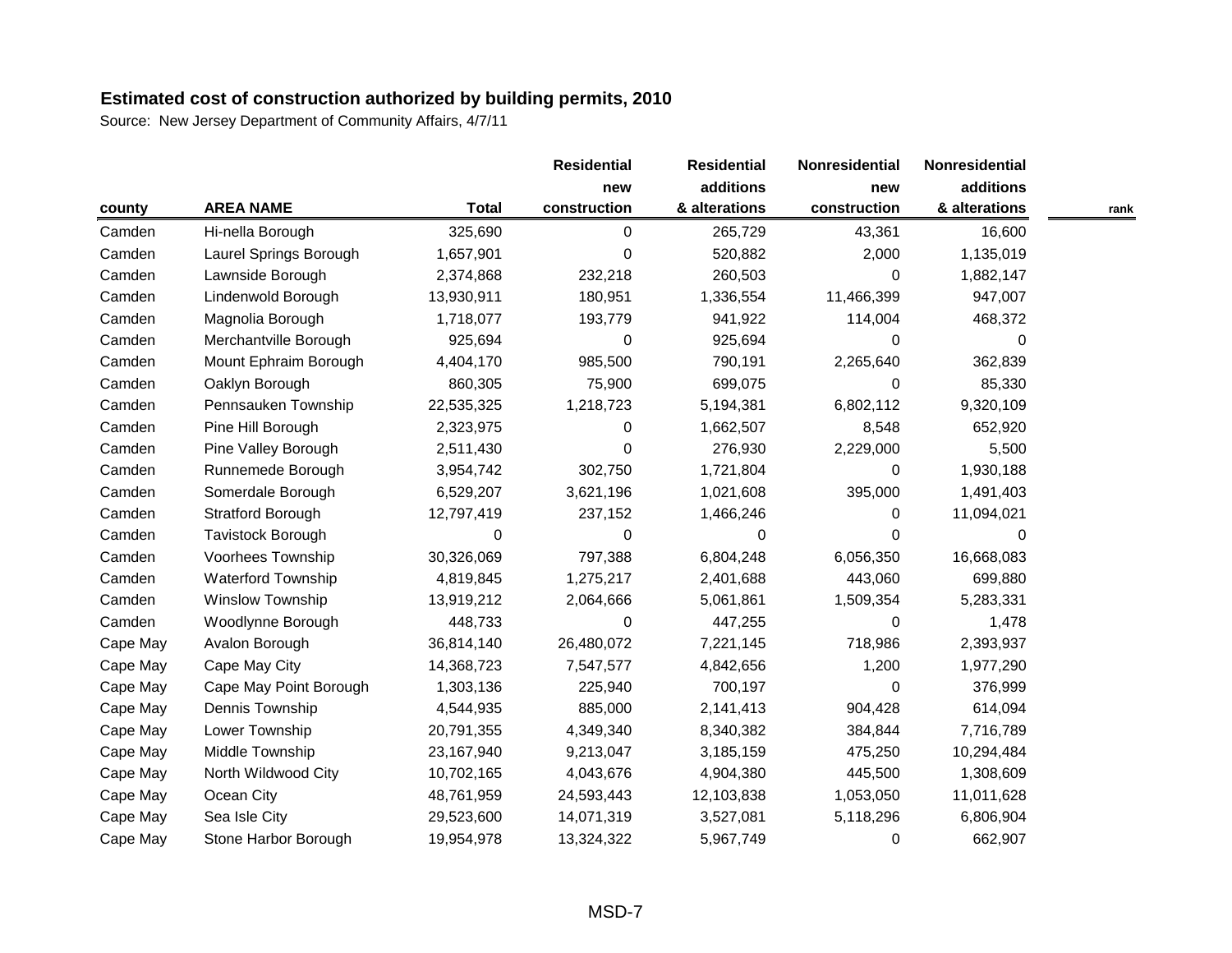|              |                                 |              | <b>Residential</b> | <b>Residential</b> | Nonresidential | Nonresidential |      |
|--------------|---------------------------------|--------------|--------------------|--------------------|----------------|----------------|------|
|              |                                 |              | new                | additions          | new            | additions      |      |
| county       | <b>AREA NAME</b>                | <b>Total</b> | construction       | & alterations      | construction   | & alterations  | rank |
| Cape May     | <b>Upper Township</b>           | 9,541,394    | 2,419,405          | 3,989,783          | 1,450,200      | 1,682,006      |      |
| Cape May     | West Cape May Borough           | 2,900,306    | 1,426,101          | 1,207,433          | 500            | 266,272        |      |
| Cape May     | West Wildwood Borough           | 417,567      | 111,900            | 305,165            | 0              | 502            |      |
| Cape May     | <b>Wildwood City</b>            | 4,695,280    | 1,122,678          | 1,746,293          | 335,441        | 1,490,868      |      |
| Cape May     | Wildwood Crest Borough          | 8,268,048    | 3,336,951          | 2,789,080          | 0              | 2,142,017      |      |
| Cape May     | Woodbine Borough                | 8,256,836    | 179,575            | 347,534            | 138,183        | 7,591,544      |      |
| Cumberland   | <b>Bridgeton City</b>           | 5,703,781    | 300,225            | 2,698,570          | 55,182         | 2,649,804      |      |
| Cumberland   | <b>Commercial Township</b>      | 2,733,486    | 99,550             | 912,815            | 84,250         | 1,636,871      |      |
| Cumberland   | Deerfield Township              | 1,688,411    | 727,946            | 449,756            | 100,140        | 410,569        |      |
| Cumberland   | Downe Township                  | 692,684      | 108,603            | 482,106            | 65,275         | 36,700         |      |
| Cumberland   | <b>Fairfield Township</b>       | 1,866,835    | 115,000            | 515,259            | 14,000         | 1,222,576      |      |
| Cumberland   | <b>Greenwich Township</b>       | 576,417      | 323,800            | 80,122             | 58,100         | 114,395        |      |
| Cumberland   | <b>Hopewell Township</b>        | 3,104,373    | 175,000            | 680,863            | 133,000        | 2,115,510      |      |
| Cumberland   | Lawrence Township               | 1,737,114    | 200,000            | 1,537,114          | 0              | 0              |      |
| Cumberland   | <b>Maurice River Township</b>   | 1,618,815    | 720,139            | 632,545            | 91,176         | 174,955        |      |
| Cumberland   | Millville City                  | 24,064,514   | 6,678,999          | 3,143,737          | 8,745,285      | 5,496,493      |      |
| Cumberland   | Shiloh Borough                  | 178,228      | 0                  | 51,010             | $\pmb{0}$      | 127,218        |      |
| Cumberland   | <b>Stow Creek Township</b>      | 1,721,081    | 771,000            | 105,281            | 74,250         | 770,550        |      |
| Cumberland   | <b>Upper Deerfield Township</b> | 10,160,139   | 172,300            | 1,164,593          | 1,410,585      | 7,412,661      |      |
| Cumberland   | <b>Vineland City</b>            | 47,250,236   | 9,044,540          | 6,036,817          | 6,207,086      | 25,961,793     |      |
| Essex        | <b>Belleville Town</b>          | 12,919,021   | 1,991,710          | 6,716,821          | 3,879,000      | 331,490        |      |
| Essex        | <b>Bloomfield Township</b>      | 17,091,736   | 0                  | 13,303,901         | 9,000          | 3,778,835      |      |
| Essex        | Caldwell Township               | 5,406,522    | 0                  | 1,546,097          | $\pmb{0}$      | 3,860,425      |      |
| Essex        | <b>Cedar Grove Township</b>     | 10,319,276   | 896,471            | 4,968,766          | 2,257,100      | 2,196,939      |      |
| Essex        | East Orange City                | 24,254,553   | 551,651            | 18,381,174         | 0              | 5,321,728      |      |
| Essex        | <b>Essex Fells Township</b>     | 3,239,540    | 1,085,700          | 2,130,640          | 0              | 23,200         |      |
| Essex        | <b>Fairfield Township</b>       | 16,250,330   | 1,674,900          | 2,021,616          | 1,250          | 12,552,564     |      |
| Essex        | Glen Ridge Borough              | 6,432,025    | 318,580            | 5,153,445          | 0              | 960,000        |      |
| <b>Essex</b> | Irvington Township              | 9,612,458    | 1,518,300          | 6,248,232          | $\Omega$       | 1,845,926      |      |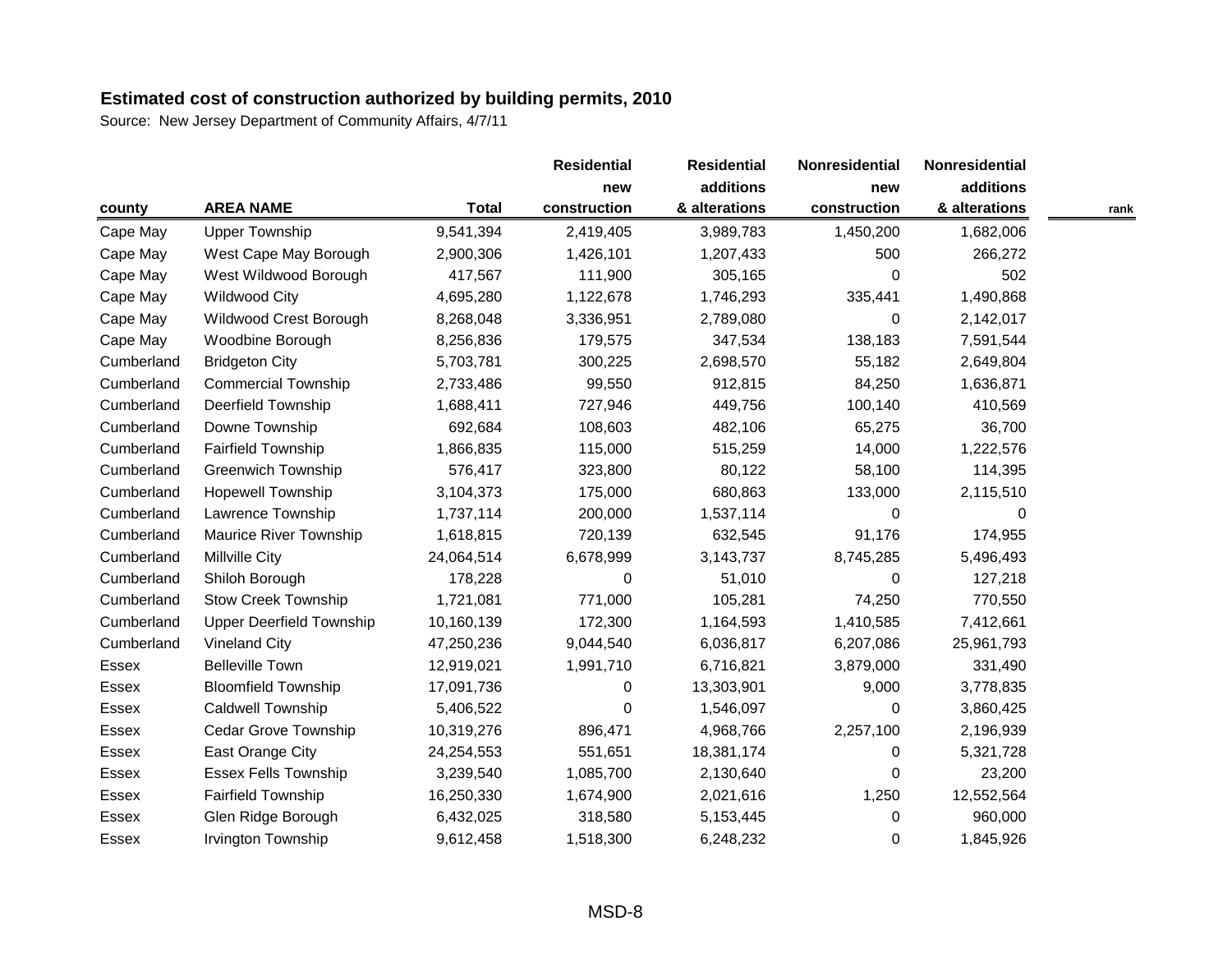|              |                           |              | <b>Residential</b> | <b>Residential</b> | Nonresidential | Nonresidential |      |
|--------------|---------------------------|--------------|--------------------|--------------------|----------------|----------------|------|
|              |                           |              | new                | additions          | new            | additions      |      |
| county       | <b>AREA NAME</b>          | <b>Total</b> | construction       | & alterations      | construction   | & alterations  | rank |
| Essex        | Livingston Township       | 54,268,755   | 13,453,749         | 24,355,403         | 1,314,103      | 15,145,500     |      |
| Essex        | Maplewood Township        | 14, 117, 273 | 177,300            | 10,649,813         | 55,125         | 3,235,035      |      |
| Essex        | Millburn Township         | 59,840,561   | 13,662,752         | 46,087,077         | 0              | 90,732         |      |
| <b>Essex</b> | Montclair Township        | 30,593,274   | 1,582,100          | 21,555,756         | 350,965        | 7,104,453      |      |
| Essex        | <b>Newark City</b>        | 160,859,600  | 21,308,188         | 26,407,956         | 55,201,601     | 57,941,855     |      |
| Essex        | North Caldwell Borough    | 11,653,471   | 2,572,651          | 5,374,187          | 0              | 3,706,633      |      |
| Essex        | <b>Nutley Township</b>    | 21,672,866   | 4,348,500          | 7,850,477          | 104,320        | 9,369,569      |      |
| Essex        | City of Orange Township   | 17,782,381   | 10,262,809         | 5,406,948          | 438,500        | 1,674,124      |      |
| Essex        | Roseland Borough          | 15,692,657   | 422,501            | 1,947,374          | $\Omega$       | 13,322,782     |      |
| Essex        | South Orange Village      | 11,852,056   | 201,200            | 7,847,823          | $\Omega$       | 3,803,033      |      |
| Essex        | Verona Township           | 11,006,936   | 486,500            | 8,901,889          | 94,450         | 1,524,097      |      |
| Essex        | West Caldwell Township    | 17,449,496   | 0                  | 4,571,814          | 19,300         | 12,858,382     |      |
| Essex        | West Orange Township      | 44,470,553   | 16,920,697         | 9,715,775          | 6,698,141      | 11,135,940     |      |
| Gloucester   | Clayton Borough           | 17,407,593   | 2,173,023          | 1,652,606          | 2,753,133      | 10,828,831     |      |
| Gloucester   | Deptford Township         | 25,914,589   | 4,676,435          | 4,463,054          | 153,355        | 16,621,745     |      |
| Gloucester   | East Greenwich Township   | 18,068,820   | 13,827,408         | 2,990,133          | 226,780        | 1,024,499      |      |
| Gloucester   | <b>Elk Township</b>       | 3,437,804    | 2,059,400          | 40,340             | 323,578        | 1,014,486      |      |
| Gloucester   | Franklin Township         | 8,971,517    | 2,085,721          | 3,058,687          | 3,173,506      | 653,603        |      |
| Gloucester   | Glassboro Borough         | 41,509,056   | 4,021,280          | 3,084,647          | 31,932,986     | 2,470,143      |      |
| Gloucester   | <b>Greenwich Township</b> | 1,882,588    | 120,400            | 1,163,962          | 0              | 598,226        |      |
| Gloucester   | Harrison Township         | 18,296,666   | 9,038,569          | 3,023,370          | 3,815,678      | 2,419,049      |      |
| Gloucester   | Logan Township            | 13,662,805   | 2,759,990          | 1,076,396          | 606,200        | 9,220,219      |      |
| Gloucester   | Mantua Township           | 15,774,371   | 3,184,618          | 4,996,209          | 5,678,520      | 1,915,024      |      |
| Gloucester   | Monroe Township           | 33,367,582   | 19,019,157         | 5,592,467          | 1,298,889      | 7,457,069      |      |
| Gloucester   | National Park Borough     | 630,487      | 79,302             | 466,985            | 5,000          | 79,200         |      |
| Gloucester   | Newfield Borough          | 745,350      | 260,200            | 450,650            | 0              | 34,500         |      |
| Gloucester   | Paulsboro Borough         | 2,953,645    | 0                  | 991,500            | 842,000        | 1,120,145      |      |
| Gloucester   | Pitman Borough            | 2,937,402    | 192,000            | 1,987,769          | 0              | 757,633        |      |
| Gloucester   | South Harrison Township   | 2,644,000    | 1,105,782          | 1,058,370          | 102,500        | 377,348        |      |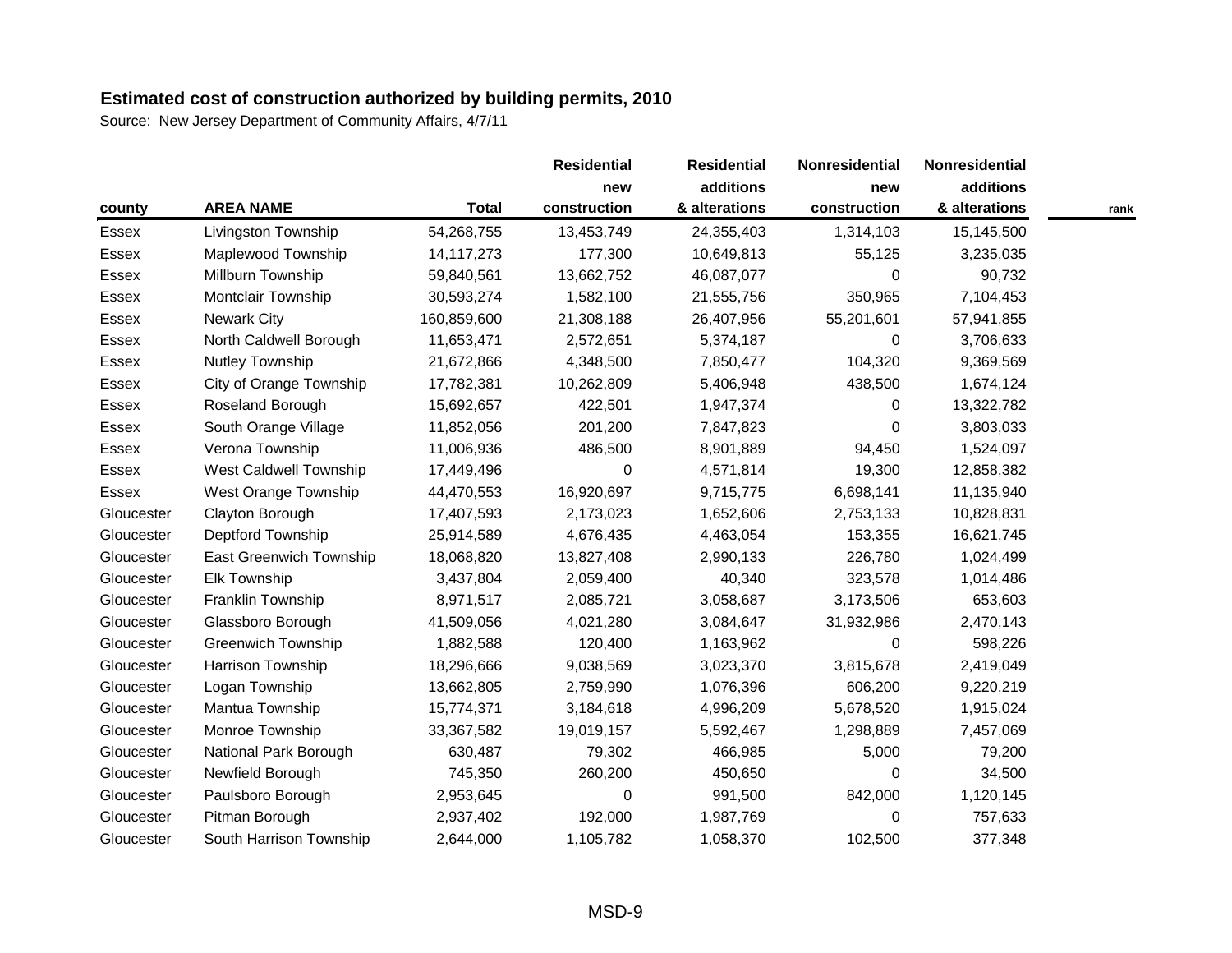Source: New Jersey Department of Community Affairs, 4/7/11

|            |                            |              | <b>Residential</b> | <b>Residential</b> | Nonresidential | Nonresidential |      |
|------------|----------------------------|--------------|--------------------|--------------------|----------------|----------------|------|
|            |                            |              | new                | additions          | new            | additions      |      |
| county     | <b>AREA NAME</b>           | <b>Total</b> | construction       | & alterations      | construction   | & alterations  | rank |
| Gloucester | Swedesborough Borough      | 2,625,460    | 517,684            | 113,700            | 311,000        | 1,683,076      |      |
| Gloucester | <b>Washington Township</b> | 28,275,305   | 1,835,400          | 13,510,476         | 1,084,675      | 11,844,754     |      |
| Gloucester | Wenonah Borough            | 1,350,948    | 599,900            | 556,429            | 2,000          | 192,619        |      |
| Gloucester | West Deptford Township     | 31,344,797   | 917,650            | 4,225,207          | 20,700         | 26, 181, 240   |      |
| Gloucester | Westville Borough          | 576,605      | 0                  | 472,440            | 4,000          | 100,165        |      |
| Gloucester | <b>Woodbury City</b>       | 10,510,586   | 201,200            | 2,532,090          | 100,422        | 7,676,874      |      |
| Gloucester | Woodbury Heights Borougl   | 8,012,686    | 0                  | 625,561            | 3,489,138      | 3,897,987      |      |
| Gloucester | <b>Woolwich Township</b>   | 13,233,983   | 7,507,300          | 336,230            | 1,121,117      | 4,269,336      |      |
| Hudson     | <b>Bayonne City</b>        | 67,402,715   | 1,868,200          | 13,915,356         | 26,774,806     | 24,844,353     |      |
| Hudson     | East Newark Borough        | 253,057      | 0                  | 101,398            | $\Omega$       | 151,659        |      |
| Hudson     | <b>Guttenberg Town</b>     | 1,944,613    | 488,100            | 570,896            | $\Omega$       | 885,617        |      |
| Hudson     | Harrison Town              | 6,914,757    | 1,861,772          | 3,099,239          | 359,804        | 1,593,942      |      |
| Hudson     | Hoboken City               | 98,301,994   | 53,348,500         | 27,536,724         | 2,406,801      | 15,009,969     |      |
| Hudson     | Jersey City                | 198,837,642  | 45,323,313         | 43,690,948         | 13,430,113     | 96,393,268     |      |
| Hudson     | Kearny Town                | 31,658,530   | 740,900            | 5,040,755          | 12,036,120     | 13,840,755     |      |
| Hudson     | North Bergen Township      | 23,251,583   | 49,100             | 8,737,068          | 145,801        | 14,319,614     |      |
| Hudson     | Secaucus Town              | 62,704,570   | 20,645,301         | 3,904,606          | 0              | 38,154,663     |      |
| Hudson     | <b>Union City</b>          | 19,454,394   | 2,412,450          | 8,237,405          | 2,007,000      | 6,797,539      |      |
| Hudson     | Weehawken Township         | 32,411,374   | 2,021,053          | 5,029,312          | 317,600        | 25,043,409     |      |
| Hudson     | West New York Town         | 11,409,589   | 1,694,300          | 6,256,912          | $\Omega$       | 3,458,377      |      |
| Hunterdon  | Alexandria Township        | 4,602,429    | 1,785,258          | 2,136,584          | 452,244        | 228,343        |      |
| Hunterdon  | <b>Bethlehem Township</b>  | 2,166,762    | 288,000            | 1,360,773          | 74,808         | 443,181        |      |
| Hunterdon  | <b>Bloomsbury Borough</b>  | 377,998      | 0                  | 286,261            | 19,200         | 72,537         |      |
| Hunterdon  | Califon Borough            | 579,282      | 0                  | 441,772            | 48,600         | 88,910         |      |
| Hunterdon  | <b>Clinton Town</b>        | 1,193,610    | 0                  | 688,608            | 1              | 505,001        |      |
| Hunterdon  | <b>Clinton Township</b>    | 10,300,389   | 553,150            | 4,837,418          | 585,550        | 4,324,271      |      |
| Hunterdon  | Delaware Township          | 7,489,950    | 1,756,925          | 3,911,280          | 780,810        | 1,040,935      |      |
| Hunterdon  | East Amwell Township       | 3,827,324    | 1,132,228          | 1,986,173          | 151,694        | 557,229        |      |
| Hunterdon  | Flemington Borough         | 3,486,274    | 430,000            | 1,038,729          | $\Omega$       | 2,017,545      |      |

MSD-10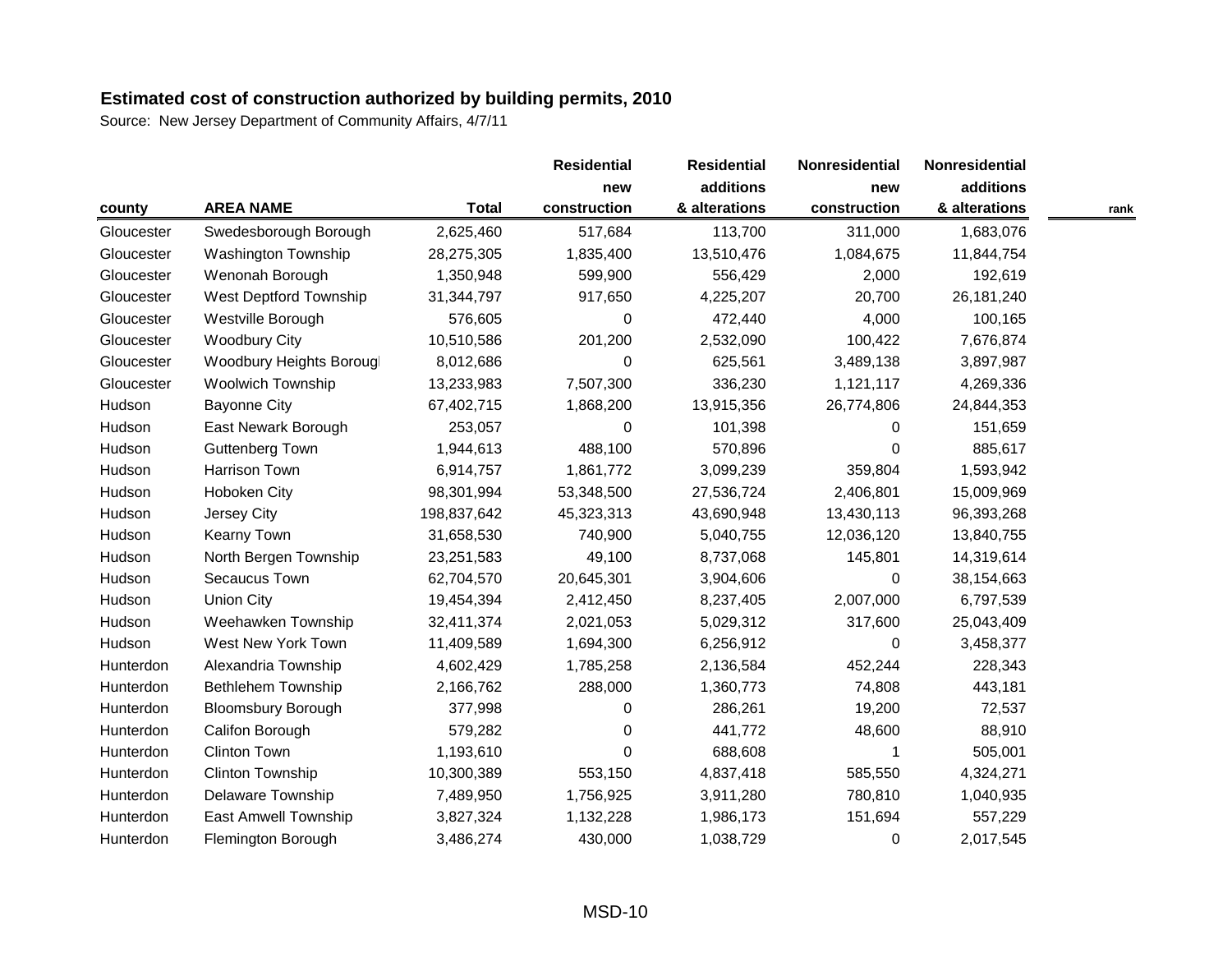|           |                             |              | <b>Residential</b> | <b>Residential</b> | Nonresidential | Nonresidential |      |
|-----------|-----------------------------|--------------|--------------------|--------------------|----------------|----------------|------|
|           |                             |              | new                | additions          | new            | additions      |      |
| county    | <b>AREA NAME</b>            | <b>Total</b> | construction       | & alterations      | construction   | & alterations  | rank |
| Hunterdon | Franklin Township           | 9,470,138    | 730,700            | 1,456,116          | 5,929,975      | 1,353,347      |      |
| Hunterdon | Frenchtown Borough          | 948,633      | 0                  | 538,408            | 9,280          | 400,945        |      |
| Hunterdon | Glen Gardner Borough        | 393,332      | 0                  | 311,174            | 30,120         | 52,038         |      |
| Hunterdon | Hampton Borough             | 472,855      | 7,200              | 393,633            | 5,000          | 67,022         |      |
| Hunterdon | High Bridge Borough         | 2,182,105    | 0                  | 1,044,415          | 625,000        | 512,690        |      |
| Hunterdon | <b>Holland Township</b>     | 2,285,224    | 550,000            | 1,050,373          | 312,751        | 372,100        |      |
| Hunterdon | Kingwood Township           | 4,552,060    | 1,068,389          | 2,003,503          | 632,208        | 847,960        |      |
| Hunterdon | Lambertville City           | 4,510,202    | 554,055            | 2,046,136          | 8,000          | 1,902,011      |      |
| Hunterdon | Lebanon Borough             | 970,206      | 0                  | 471,499            | $\Omega$       | 498,707        |      |
| Hunterdon | Lebanon Township            | 4,898,377    | 855,697            | 2,231,681          | 370,134        | 1,440,865      |      |
| Hunterdon | Milford Borough             | 883,950      | 0                  | 464,363            | 14,000         | 405,587        |      |
| Hunterdon | Raritan Township            | 22, 153, 139 | 4,060,743          | 8,082,403          | 1,997,456      | 8,012,537      |      |
| Hunterdon | Readington Township         | 17,007,290   | 3,599,001          | 7,411,516          | 637,686        | 5,359,087      |      |
| Hunterdon | Stockton Borough            | 377,933      | 0                  | 365,603            | $\Omega$       | 12,330         |      |
| Hunterdon | <b>Tewksbury Township</b>   | 8,547,888    | 1,000,601          | 4,230,848          | 1,460,302      | 1,856,137      |      |
| Hunterdon | Union Township              | 3,109,123    | 0                  | 1,742,570          | 927,120        | 439,433        |      |
| Hunterdon | <b>West Amwell Township</b> | 1,931,242    | 23,000             | 968,407            | 92,135         | 847,700        |      |
| Mercer    | East Windsor Township       | 13,241,994   | 913,957            | 4,981,975          | 2,899,800      | 4,446,262      |      |
| Mercer    | <b>Ewing Township</b>       | 21,371,657   | 3,470,601          | 7,638,948          | 280,050        | 9,982,058      |      |
| Mercer    | Hamilton Township           | 53,720,491   | 9,677,867          | 19,001,811         | 4,088,351      | 20,952,462     |      |
| Mercer    | <b>Hightstown Borough</b>   | 5,118,930    | 2,107,408          | 2,097,308          | 3,500          | 910,714        |      |
| Mercer    | Hopewell Borough            | 1,844,007    | 0                  | 1,428,699          | 24,800         | 390,508        |      |
| Mercer    | <b>Hopewell Township</b>    | 79,234,022   | 1,940,618          | 12,650,358         | 22,155,303     | 42,487,743     |      |
| Mercer    | Lawrence Township           | 57,236,188   | 303,627            | 13,382,932         | 11,525,502     | 32,024,127     |      |
| Mercer    | Pennington Borough          | 3,325,935    | 700                | 2,257,526          | 133,970        | 933,739        |      |
| Mercer    | Princeton Borough           | 55,107,704   | 21,439,034         | 12,647,012         | 53,600         | 20,968,058     |      |
| Mercer    | Princeton Township          | 53,628,913   | 9,896,662          | 17,668,427         | 11,376,151     | 14,687,673     |      |
| Mercer    | <b>Trenton City</b>         | 58,424,234   | 4,167,433          | 12,056,290         | 50,286         | 42,150,225     |      |
| Mercer    | Robbinsville Township       | 23,315,682   | 9,695,730          | 4,983,106          | 3,611,000      | 5,025,846      |      |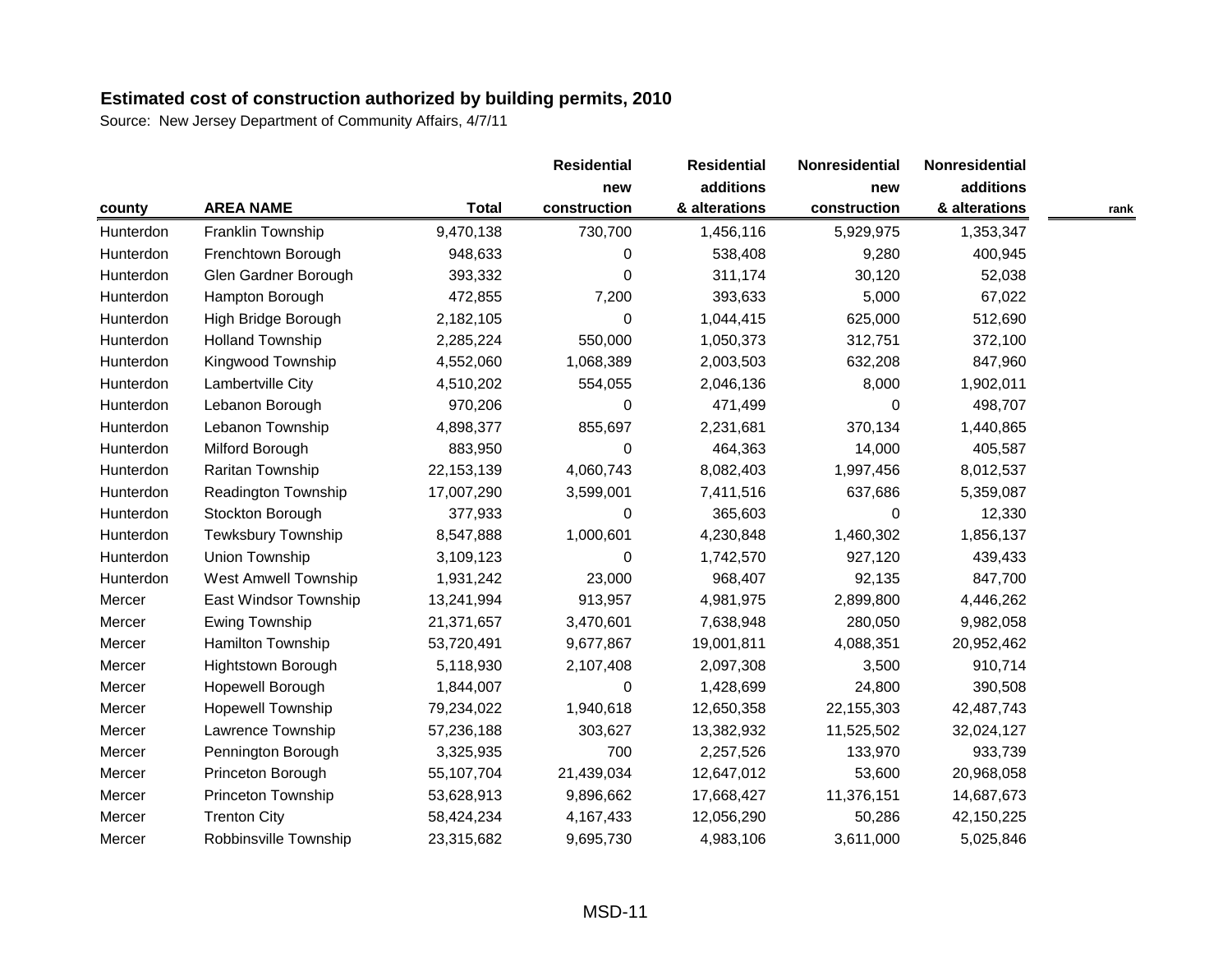|           |                                |              | <b>Residential</b> | <b>Residential</b> | Nonresidential | Nonresidential |      |
|-----------|--------------------------------|--------------|--------------------|--------------------|----------------|----------------|------|
|           |                                |              | new                | additions          | new            | additions      |      |
| county    | <b>AREA NAME</b>               | <b>Total</b> | construction       | & alterations      | construction   | & alterations  | rank |
| Mercer    | West Windsor Township          | 89,730,440   | 51,766,280         | 15,206,536         | 4,605,386      | 18, 152, 238   |      |
| Middlesex | Carteret Borough               | 56,232,289   | 10,996,083         | 5,305,976          | 21,043,204     | 18,887,026     |      |
| Middlesex | Cranbury Township              | 11,468,688   | 0                  | 2,702,749          | 199,425        | 8,566,514      |      |
| Middlesex | Dunellen Borough               | 2,538,823    | 512,000            | 1,066,995          | $\Omega$       | 959,828        |      |
| Middlesex | <b>East Brunswick Township</b> | 76,297,759   | 715,000            | 15,505,420         | 44,278,970     | 15,798,369     |      |
| Middlesex | Edison Township                | 92,152,692   | 14,301,186         | 21,760,745         | 2,876,023      | 53,214,738     |      |
| Middlesex | Helmetta Borough               | 350,798      | 0                  | 349,898            | 0              | 900            |      |
| Middlesex | <b>Highland Park Borough</b>   | 8,990,735    | 2,886,854          | 888,721            | 950            | 5,214,210      |      |
| Middlesex | Jamesburg Borough              | 1,881,513    | 0                  | 1,324,192          | 37,020         | 520,301        |      |
| Middlesex | Old Bridge Township            | 39,225,593   | 11,250,685         | 15,920,535         | 6,514,680      | 5,539,693      |      |
| Middlesex | Metuchen Borough               | 15,148,746   | 1,856,000          | 6,759,261          | 2,263,450      | 4,270,035      |      |
| Middlesex | Middlesex Borough              | 6,943,404    | 1,085,100          | 3,097,968          | 241,000        | 2,519,336      |      |
| Middlesex | Milltown Borough               | 3,845,257    | 8,000              | 2,006,215          | 650,000        | 1,181,042      |      |
| Middlesex | Monroe Township                | 74,472,810   | 40,792,395         | 8,694,055          | 13,843,827     | 11,142,533     |      |
| Middlesex | New Brunswick City             | 121,803,351  | 3,295,500          | 8,510,177          | 75,483,307     | 34,514,367     |      |
| Middlesex | North Brunswick Township       | 23,332,426   | 1,066,129          | 6,452,810          | 1,675,001      | 14,138,486     |      |
| Middlesex | Perth Amboy City               | 26,629,930   | 10,170,335         | 6,118,064          | 343,925        | 9,997,606      |      |
| Middlesex | Piscataway Township            | 108,225,246  | 18,749,622         | 11,148,888         | 626,593        | 77,700,143     |      |
| Middlesex | Plainsboro Township            | 187,419,802  | 1,675,152          | 8,154,799          | 157,927,752    | 19,662,099     |      |
| Middlesex | Sayreville Borough             | 25,136,504   | 7,945,976          | 7,606,070          | 2,563,812      | 7,020,646      |      |
| Middlesex | South Amboy City               | 14,489,830   | 2,567,001          | 1,612,750          | 9,705,050      | 605,029        |      |
| Middlesex | South Brunswick Township       | 84,013,807   | 26,819,132         | 10,278,782         | 15,122,953     | 31,792,940     |      |
| Middlesex | South Plainfield Borough       | 15,759,575   | 1,268,100          | 1,225,055          | 1,064,500      | 12,201,920     |      |
| Middlesex | South River Borough            | 4,347,915    | 2,503              | 2,578,562          | 380,104        | 1,386,746      |      |
| Middlesex | Spotswood Borough              | 3,409,001    | 1,212,107          | 1,760,150          | 7,001          | 429,743        |      |
| Middlesex | Woodbridge Township            | 97,479,503   | 3,598,289          | 20,221,683         | 3,128,214      | 70,531,317     |      |
| Monmouth  | Allenhurst Borough             | 3,611,461    | 1,120,950          | 1,818,505          | 148,901        | 523,105        |      |
| Monmouth  | Allentown Borough              | 542,642      | 0                  | 516,892            | 0              | 25,750         |      |
| Monmouth  | <b>Asbury Park City</b>        | 9,705,851    | 1,220,312          | 3,988,833          | 9,102          | 4,487,604      |      |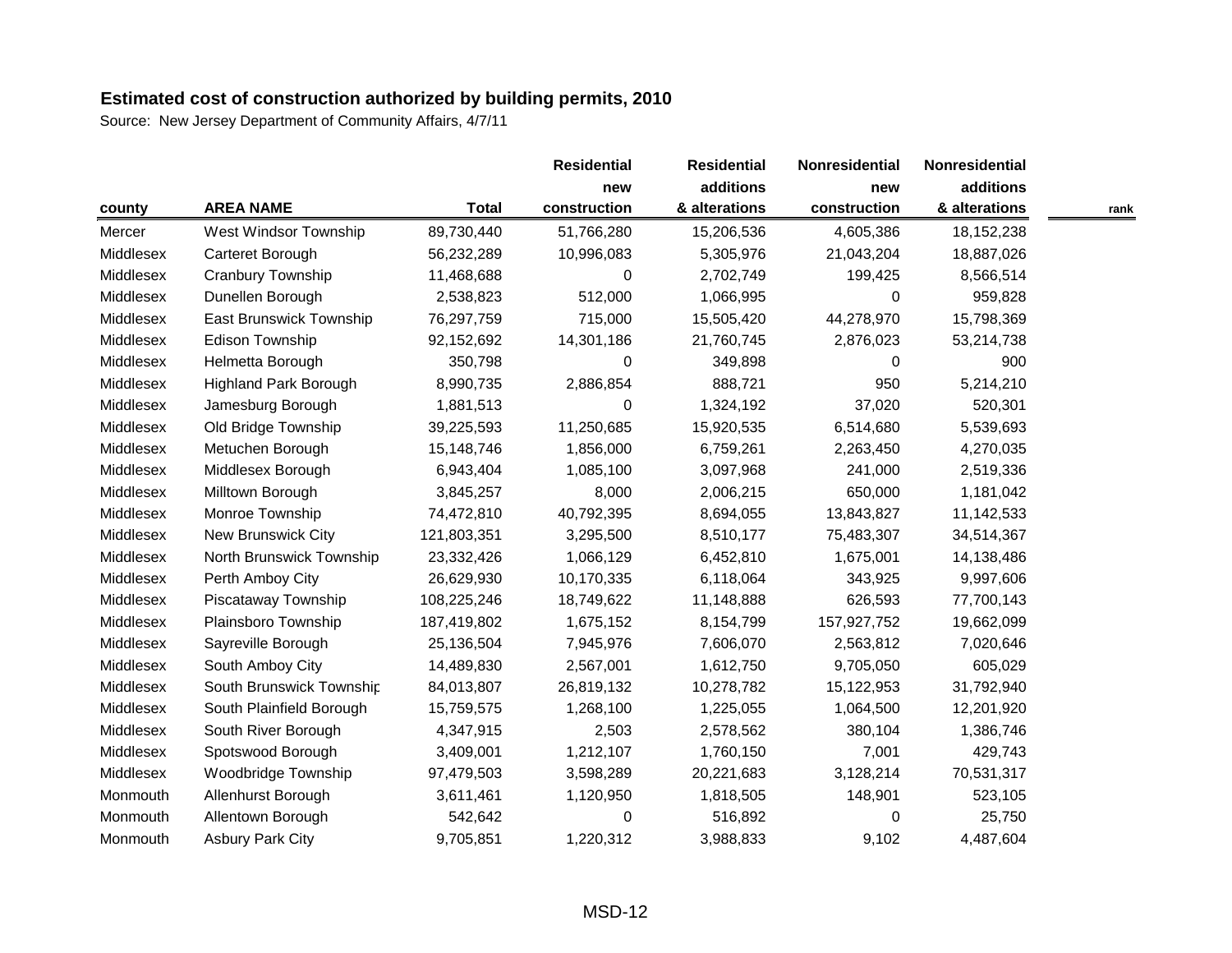|          |                              |              | <b>Residential</b> | <b>Residential</b> | Nonresidential | Nonresidential |      |
|----------|------------------------------|--------------|--------------------|--------------------|----------------|----------------|------|
|          |                              |              | new                | additions          | new            | additions      |      |
| county   | <b>AREA NAME</b>             | <b>Total</b> | construction       | & alterations      | construction   | & alterations  | rank |
| Monmouth | Atlantic Highlands Borough   | 7,708,725    | 830,000            | 2,176,665          | 0              | 4,702,060      |      |
| Monmouth | Avon-by-the-Sea Borough      | 4,244,741    | 2,609,900          | 1,506,556          | $\Omega$       | 128,285        |      |
| Monmouth | Belmar Borough               | 6,673,675    | 1,942,150          | 4,057,622          | 105,598        | 568,305        |      |
| Monmouth | <b>Bradley Beach Borough</b> | 5,381,919    | 1,339,872          | 3,803,608          | $\Omega$       | 238,439        |      |
| Monmouth | <b>Brielle Borough</b>       | 13,509,659   | 10,341,760         | 2,381,727          | 174,286        | 611,886        |      |
| Monmouth | <b>Colts Neck Township</b>   | 16,306,871   | 7,792,853          | 7,726,195          | 318,702        | 469,121        |      |
| Monmouth | Deal Borough                 | 8,015,309    | 3,459,300          | 4,276,656          | 0              | 279,353        |      |
| Monmouth | Eatontown Borough            | 25,312,143   | 100                | 2,832,816          | 900,385        | 21,578,842     |      |
| Monmouth | Englishtown Borough          | 2,714,638    | 2,120,515          | 367,720            | 38,500         | 187,903        |      |
| Monmouth | Fair Haven Borough           | 9,034,144    | 4,729,050          | 3,914,245          | $\Omega$       | 390,849        |      |
| Monmouth | Farmingdale Borough          | 602,533      | 0                  | 294,725            | 2,200          | 305,608        |      |
| Monmouth | Freehold Borough             | 5,269,115    | 267,503            | 1,515,949          | 38,598         | 3,447,065      |      |
| Monmouth | Freehold Township            | 63,619,998   | 6,872,394          | 9,999,917          | 8,628,527      | 38,119,160     |      |
| Monmouth | Highlands Borough            | 1,984,457    | 278,000            | 1,401,890          | 0              | 304,567        |      |
| Monmouth | Holmdel Township             | 15,108,903   | 1,513,210          | 7,955,578          | 1,008,000      | 4,632,115      |      |
| Monmouth | Howell Township              | 31,305,255   | 10,816,912         | 12,023,225         | 1,300,322      | 7,164,796      |      |
| Monmouth | Interlaken Borough           | 606,344      | 0                  | 604,144            | 0              | 2,200          |      |
| Monmouth | Keansburg Borough            | 2,484,235    | 108,276            | 1,313,408          | 2,500          | 1,060,051      |      |
| Monmouth | Keyport Borough              | 3,380,480    | 21,500             | 1,618,864          | 166,650        | 1,573,466      |      |
| Monmouth | Little Silver Borough        | 7,922,954    | 964,917            | 4,742,964          | 111,500        | 2,103,573      |      |
| Monmouth | Loch Arbour Village          | 169,767      | 0                  | 149,767            | $\Omega$       | 20,000         |      |
| Monmouth | Long Branch City             | 30,183,795   | 10,053,320         | 9,473,402          | 5,261,820      | 5,395,253      |      |
| Monmouth | Manalapan Township           | 39,248,730   | 15,110,887         | 15,607,913         | 5,653,705      | 2,876,225      |      |
| Monmouth | Manasquan Borough            | 14,316,839   | 5,774,383          | 2,974,859          | 3,681,113      | 1,886,484      |      |
| Monmouth | Marlboro Township            | 52,620,547   | 6,059,381          | 15,384,388         | 20,276,961     | 10,899,817     |      |
| Monmouth | Matawan Borough              | 2,993,795    | 304,775            | 2,058,984          | $\Omega$       | 630,036        |      |
| Monmouth | Aberdeen Township            | 9,337,989    | 1,306,657          | 3,922,552          | 1,193,000      | 2,915,780      |      |
| Monmouth | Middletown Township          | 53,689,756   | 6,193,284          | 34,277,688         | 1,922,627      | 11,296,157     |      |
| Monmouth | <b>Millstone Township</b>    | 8,116,362    | 2,117,042          | 3,243,972          | 510,242        | 2,245,106      |      |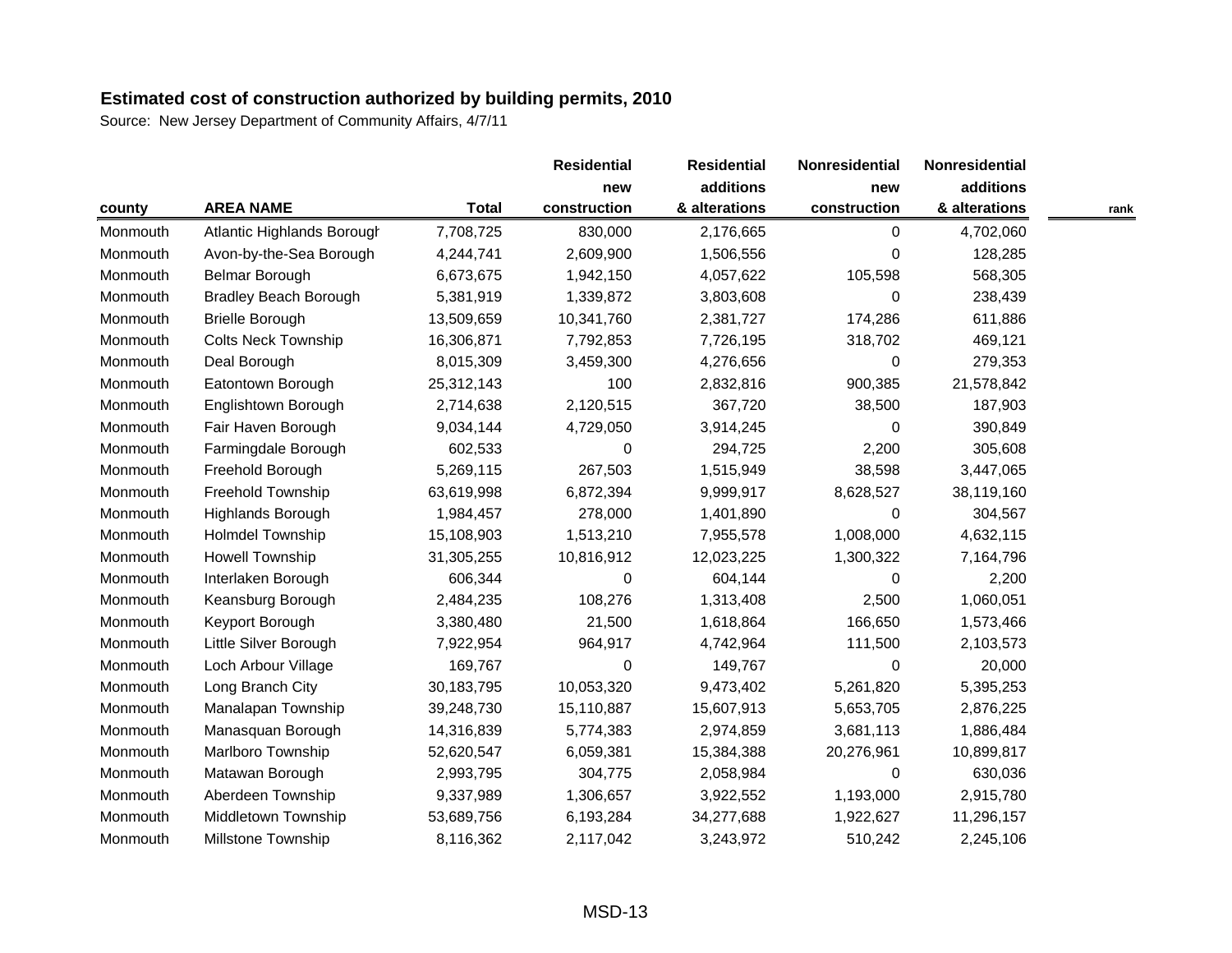|               |                                |              | <b>Residential</b> | <b>Residential</b> | Nonresidential | Nonresidential |      |
|---------------|--------------------------------|--------------|--------------------|--------------------|----------------|----------------|------|
|               |                                |              | new                | additions          | new            | additions      |      |
| county        | <b>AREA NAME</b>               | <b>Total</b> | construction       | & alterations      | construction   | & alterations  | rank |
| Monmouth      | Monmouth Beach Borough         | 8,677,894    | 4,107,929          | 3,822,355          | 57,860         | 689,750        |      |
| Monmouth      | Neptune Township               | 26,799,657   | 1,812,202          | 12,625,554         | 224,501        | 12,137,400     |      |
| Monmouth      | Neptune City Borough           | 2,189,071    | 142,000            | 900,746            | 15,000         | 1,131,325      |      |
| Monmouth      | Tinton Falls Borough           | 13,892,670   | 4,095,850          | 3,680,751          | 3,154,576      | 2,961,493      |      |
| Monmouth      | Ocean Township                 | 19,301,530   | 2,543,000          | 8,478,533          | 1,268,900      | 7,011,097      |      |
| Monmouth      | Oceanport Borough              | 7,421,121    | 4,735,005          | 2,120,518          | 30,500         | 535,098        |      |
| Monmouth      | <b>Hazlet Township</b>         | 7,987,628    | 861,057            | 4,774,482          | 574,900        | 1,777,189      |      |
| Monmouth      | Red Bank Borough               | 18,091,871   | 1,167,426          | 4,531,132          | 447,410        | 11,945,903     |      |
| Monmouth      | Roosevelt Borough              | 460,113      | 0                  | 286,762            | 43,500         | 129,851        |      |
| Monmouth      | Rumson Borough                 | 28,609,430   | 16,877,456         | 9,613,086          | $\Omega$       | 2,118,888      |      |
| Monmouth      | Sea Bright Borough             | 3,696,620    | 1,000,420          | 2,256,417          | $\Omega$       | 439,783        |      |
| Monmouth      | Sea Girt Borough               | 10,258,483   | 6,512,026          | 1,535,147          | 431,900        | 1,779,410      |      |
| Monmouth      | Shrewsbury Borough             | 6,366,392    | 392,095            | 2,349,026          | 0              | 3,625,271      |      |
| Monmouth      | <b>Shrewsbury Township</b>     | 419,241      | 0                  | 290,041            | $\Omega$       | 129,200        |      |
| Monmouth      | Lake Como Borough              | 1,121,514    | 17,400             | 606,089            | 9,000          | 489,025        |      |
| Monmouth      | Spring Lake Borough            | 19,412,595   | 12,755,586         | 5,273,216          | 329,323        | 1,054,470      |      |
| Monmouth      | Spring Lake Heights Boro       | 6,145,427    | 1,837,488          | 2,031,138          | 1,325,200      | 951,601        |      |
| Monmouth      | Union Beach Borough            | 3,280,680    | 907,650            | 1,112,671          | 736,335        | 524,024        |      |
| Monmouth      | <b>Upper Freehold Township</b> | 7,440,853    | 1,245,590          | 1,908,602          | 3,708,770      | 577,891        |      |
| Monmouth      | Wall Township                  | 37,729,471   | 5,743,901          | 9,599,340          | 4,775,339      | 17,610,891     |      |
| Monmouth      | West Long Branch Borougl       | 16,028,350   | 11,359,623         | 2,048,831          | 443,455        | 2,176,441      |      |
| <b>Morris</b> | <b>Boonton Town</b>            | 3,974,209    | 864,500            | 1,895,391          | 6,000          | 1,208,318      |      |
| <b>Morris</b> | <b>Boonton Township</b>        | 6,093,637    | 1,355,250          | 4,111,926          | 361,961        | 264,500        |      |
| <b>Morris</b> | <b>Butler Borough</b>          | 3,039,356    | 577,380            | 1,586,375          | 24,600         | 851,001        |      |
| <b>Morris</b> | Chatham Borough                | 9,442,939    | 658,950            | 8,549,683          | $\Omega$       | 234,306        |      |
| Morris        | Chatham Township               | 26,660,939   | 13,449,296         | 11,792,123         | 89,000         | 1,330,520      |      |
| <b>Morris</b> | Chester Borough                | 2,291,625    | 845,800            | 351,372            | 190,500        | 903,953        |      |
| <b>Morris</b> | <b>Chester Township</b>        | 6,995,287    | 364,854            | 5,106,079          | 48,750         | 1,475,604      |      |
| Morris        | Denville Township              | 23,557,536   | 3,575,850          | 8,528,866          | 251,300        | 11,201,520     |      |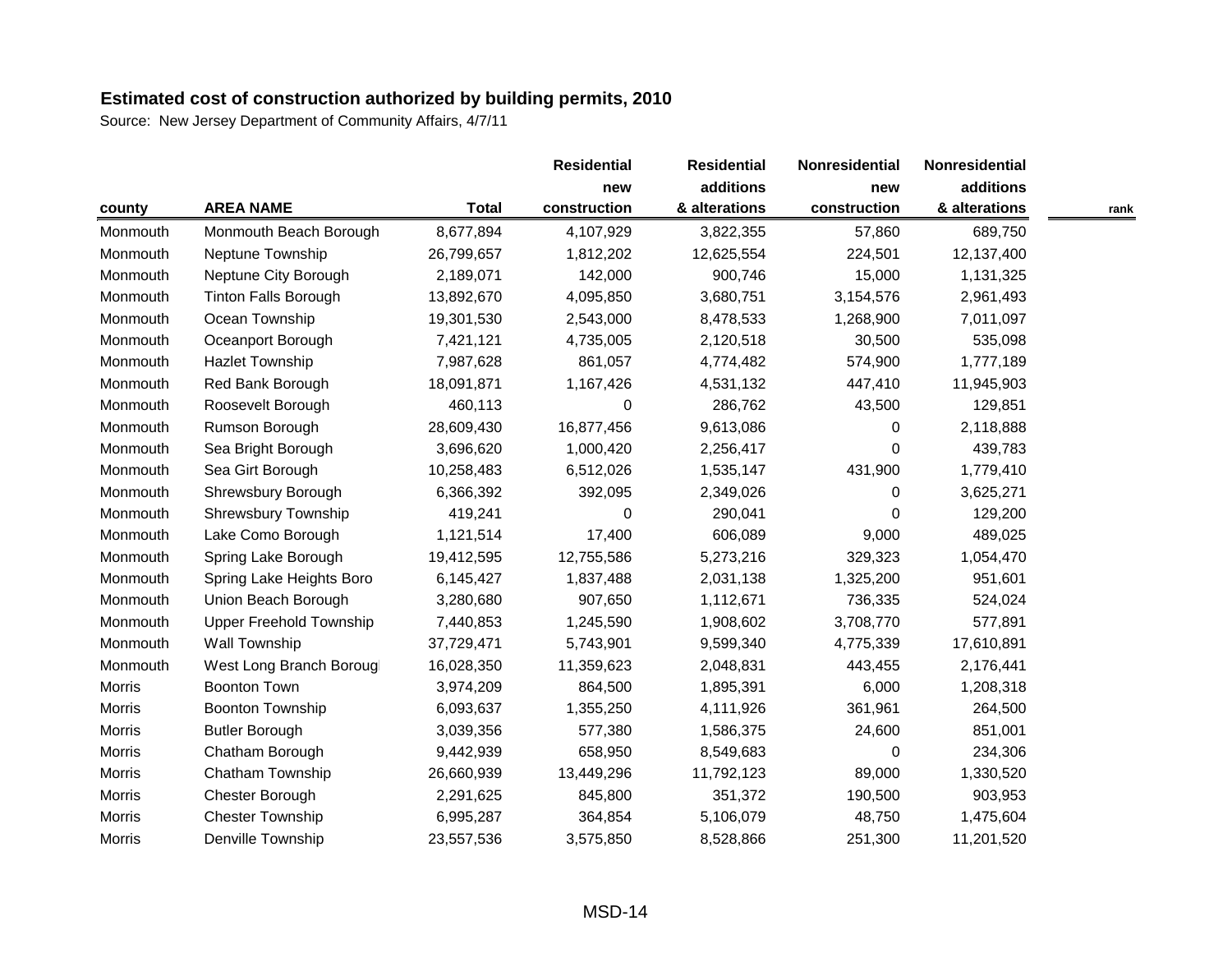|               |                           |              | <b>Residential</b> | <b>Residential</b> | Nonresidential | Nonresidential |      |
|---------------|---------------------------|--------------|--------------------|--------------------|----------------|----------------|------|
|               |                           |              | new                | additions          | new            | additions      |      |
| county        | <b>AREA NAME</b>          | <b>Total</b> | construction       | & alterations      | construction   | & alterations  | rank |
| <b>Morris</b> | Dover Town                | 3,987,511    | 500,400            | 2,459,151          | 3,500          | 1,024,460      |      |
| <b>Morris</b> | East Hanover Township     | 14,897,767   | 913,800            | 3,164,268          | 0              | 10,819,699     |      |
| <b>Morris</b> | Florham Park Borough      | 27,379,568   | 6,041,004          | 4,028,287          | 1,672,251      | 15,638,026     |      |
| <b>Morris</b> | Hanover Township          | 27,620,230   | 5,292,328          | 4,603,639          | 1,229,202      | 16,495,061     |      |
| <b>Morris</b> | Harding Township          | 14,038,771   | 5,415,600          | 6,742,003          | 814,675        | 1,066,493      |      |
| Morris        | Jefferson Township        | 10,488,641   | 4,634,751          | 4,083,080          | 393,323        | 1,377,487      |      |
| Morris        | Kinnelon Borough          | 10,035,972   | 3,018,800          | 6,827,505          | 0              | 189,667        |      |
| <b>Morris</b> | Lincoln Park Borough      | 5,707,791    | 638,100            | 2,416,267          | 0              | 2,653,424      |      |
| Morris        | Madison Borough           | 21,509,723   | 4,023,400          | 11,348,045         | 812,300        | 5,325,978      |      |
| <b>Morris</b> | Mendham Borough           | 6,722,371    | 1,766,450          | 3,570,051          | 262,651        | 1,123,219      |      |
| <b>Morris</b> | Mendham Township          | 6,076,701    | 7,003              | 5,700,987          | 0              | 368,711        |      |
| Morris        | Mine Hill Township        | 777,111      | 500                | 675,411            | $\Omega$       | 101,200        |      |
| <b>Morris</b> | Montville Township        | 22,880,143   | 6,324,159          | 10,151,107         | 903,589        | 5,501,288      |      |
| <b>Morris</b> | Morris Township           | 44,711,860   | 5,336,002          | 12,881,266         | 2,830,000      | 23,664,592     |      |
| <b>Morris</b> | Morris Plains Borough     | 6,464,408    | 0                  | 5,207,865          | $\Omega$       | 1,256,543      |      |
| <b>Morris</b> | Morristown Town           | 30,520,042   | 1,035,301          | 6,298,609          | 1,476,681      | 21,709,451     |      |
| Morris        | Mountain Lakes Borough    | 6,321,766    | 1,181,852          | 4,820,310          | 0              | 319,604        |      |
| Morris        | Mount Arlington Borough   | 5,355,442    | 3,949,583          | 848,253            | 128,600        | 429,006        |      |
| <b>Morris</b> | Mount Olive Township      | 18,869,522   | 5,304,741          | 4,787,732          | 314,165        | 8,462,884      |      |
| <b>Morris</b> | Netcong Borough           | 626,719      | 6,700              | 410,032            | 0              | 209,987        |      |
| <b>Morris</b> | Parsippany-Troy Hills Twp | 70,986,629   | 2,479,133          | 11,720,868         | 881,009        | 55,905,619     |      |
| <b>Morris</b> | Long Hill Township        | 8,571,956    | 3,198,784          | 3,930,541          | 84,095         | 1,358,536      |      |
| <b>Morris</b> | Pequannock Township       | 25,203,632   | 695,400            | 12,184,372         | 2,517,847      | 9,806,013      |      |
| <b>Morris</b> | Randolph Township         | 22,071,434   | 761,296            | 11,054,600         | 0              | 10,255,538     |      |
| <b>Morris</b> | Riverdale Borough         | 8,390,470    | 5,110,400          | 650,413            | 202,300        | 2,427,357      |      |
| <b>Morris</b> | Rockaway Borough          | 3,988,099    | 392,500            | 1,618,361          | 702,064        | 1,275,174      |      |
| <b>Morris</b> | Rockaway Township         | 18,971,044   | 1,582,401          | 7,516,657          | 267,500        | 9,604,486      |      |
| <b>Morris</b> | Roxbury Township          | 12,595,093   | 2,141,500          | 6,646,557          | 240,260        | 3,566,776      |      |
| Morris        | Victory Gardens Borough   | 114,843      | 0                  | 114,843            | 0              | 0              |      |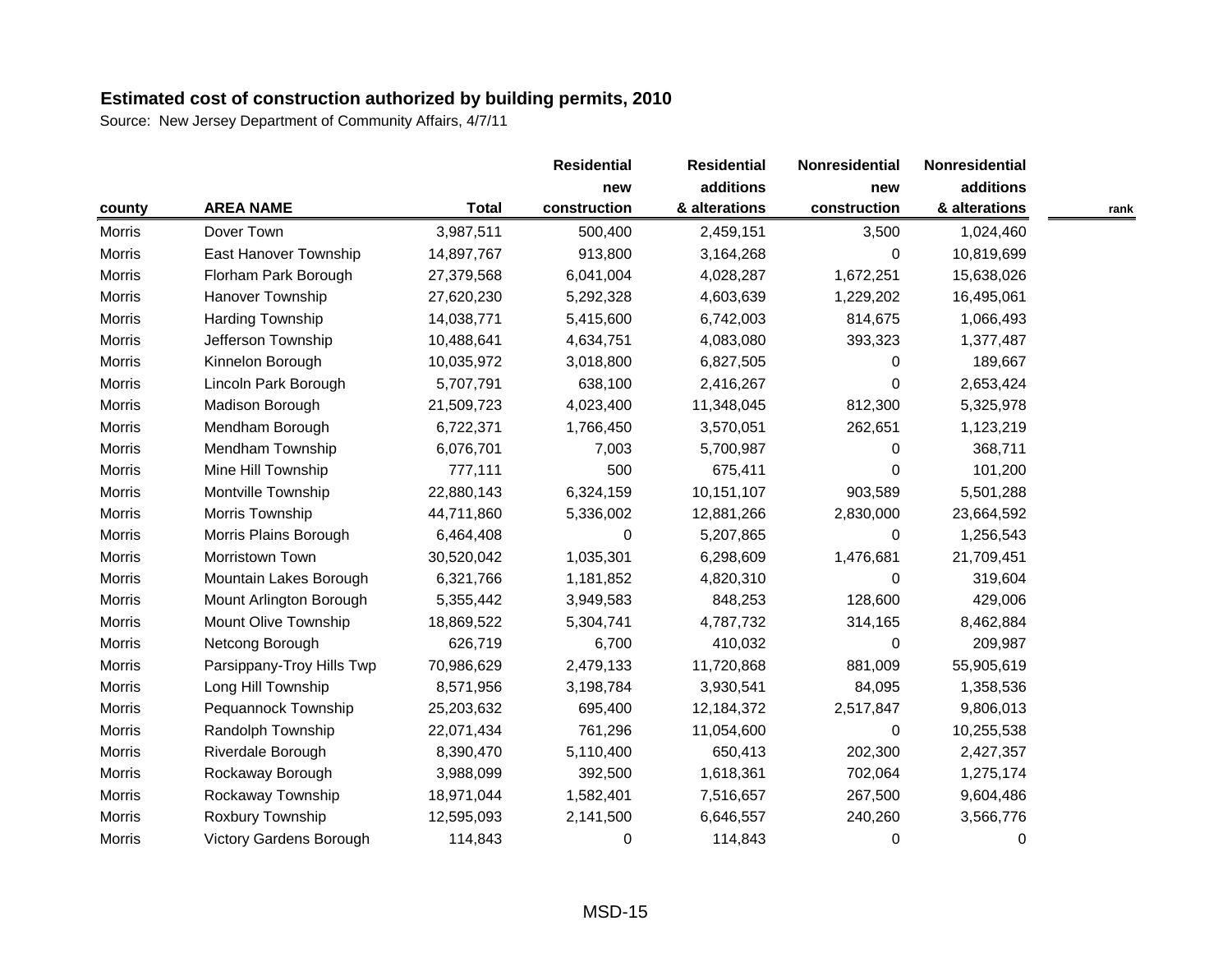|               |                               |              | <b>Residential</b> | <b>Residential</b> | Nonresidential | Nonresidential |      |
|---------------|-------------------------------|--------------|--------------------|--------------------|----------------|----------------|------|
|               |                               |              | new                | additions          | new            | additions      |      |
| county        | <b>AREA NAME</b>              | <b>Total</b> | construction       | & alterations      | construction   | & alterations  | rank |
| <b>Morris</b> | <b>Washington Township</b>    | 13,113,015   | 2,668,875          | 8,212,030          | 0              | 2,232,110      |      |
| <b>Morris</b> | Wharton Borough               | 2,674,978    | 0                  | 888,457            | 93,400         | 1,693,121      |      |
| Ocean         | Barnegat Light Borough        | 5,412,149    | 3,397,855          | 1,868,794          | $\Omega$       | 145,500        |      |
| Ocean         | Bay Head Borough              | 6,431,344    | 3,136,500          | 3,100,734          | 55,000         | 139,110        |      |
| Ocean         | Beach Haven Borough           | 10,719,238   | 6,781,468          | 3,189,961          | 3,800          | 744,009        |      |
| Ocean         | Beachwood Borough             | 2,623,496    | 587,704            | 1,491,156          | 140,500        | 404,136        |      |
| Ocean         | <b>Berkeley Township</b>      | 19,463,911   | 7,999,058          | 10,473,954         | 481,204        | 509,695        |      |
| Ocean         | <b>Brick Township</b>         | 53,889,886   | 14,853,906         | 21,644,778         | 1,869,602      | 15,521,600     |      |
| Ocean         | Toms River Township           | 82,728,130   | 35,327,340         | 22,399,652         | 1,047,084      | 23,954,054     |      |
| Ocean         | Eagleswood Township           | 1,495,226    | 859,434            | 320,411            | 93,220         | 222,161        |      |
| Ocean         | Harvey Cedars Borough         | 6,396,460    | 3,220,150          | 3,121,710          | $\Omega$       | 54,600         |      |
| Ocean         | <b>Island Heights Borough</b> | 1,725,719    | 458,000            | 1,171,669          | 12,500         | 83,550         |      |
| Ocean         | Jackson Township              | 51,270,445   | 21,905,672         | 13,241,663         | 7,861,569      | 8,261,541      |      |
| Ocean         | Lacey Township                | 20,497,033   | 9,144,336          | 6,316,878          | 1,644,501      | 3,391,318      |      |
| Ocean         | Lakehurst Borough             | 974,346      | 202,000            | 298,699            | $\Omega$       | 473,647        |      |
| Ocean         | Lakewood Township             | 92,917,792   | 53,362,287         | 14,820,923         | 5,860,597      | 18,873,985     |      |
| Ocean         | Lavallette Borough            | 8,287,832    | 5,336,435          | 2,929,372          | 0              | 22,025         |      |
| Ocean         | Little Egg Harbor Township    | 16,677,369   | 9,246,665          | 4,765,284          | 1,953,880      | 711,540        |      |
| Ocean         | Long Beach Township           | 62,401,740   | 44,409,000         | 16,543,037         | $\Omega$       | 1,449,703      |      |
| Ocean         | Manchester Township           | 23,785,375   | 7,558,994          | 7,974,424          | 227,704        | 8,024,253      |      |
| Ocean         | Mantoloking Borough           | 6,487,889    | 3,131,710          | 3,355,879          | 0              | 300            |      |
| Ocean         | Ocean Township                | 10,728,560   | 7,453,146          | 2,833,787          | 425            | 441,202        |      |
| Ocean         | Ocean Gate Borough            | 1,733,321    | 710,400            | 1,022,921          | 0              | 0              |      |
| Ocean         | Pine Beach Borough            | 1,139,673    | 250,000            | 889,673            | $\Omega$       | 0              |      |
| Ocean         | <b>Plumsted Township</b>      | 3,805,612    | 884,645            | 2,000,942          | 294,166        | 625,859        |      |
| Ocean         | Point Pleasant Borough        | 14,137,885   | 5,104,380          | 6,273,255          | 64,400         | 2,695,850      |      |
| Ocean         | Point Pleasant Beach Boro     | 11,477,263   | 5,054,987          | 4,091,717          | 801            | 2,329,758      |      |
| Ocean         | Seaside Heights Borough       | 3,199,937    | 200,550            | 1,790,958          | 449,657        | 758,772        |      |
| Ocean         | Seaside Park Borough          | 5,998,584    | 3,677,305          | 2,114,376          | 0              | 206,903        |      |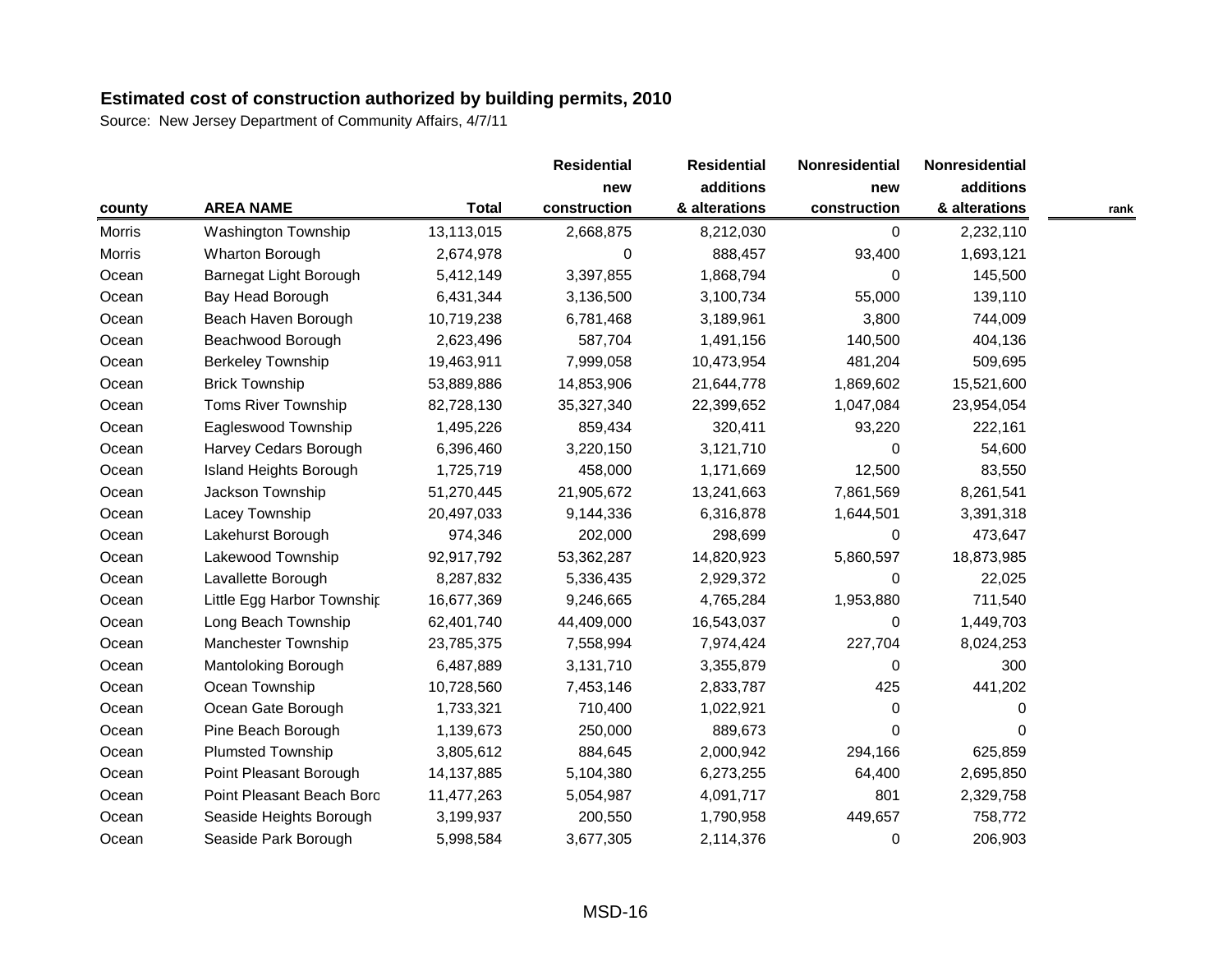|         |                              |              | <b>Residential</b> | <b>Residential</b> | Nonresidential | Nonresidential |      |
|---------|------------------------------|--------------|--------------------|--------------------|----------------|----------------|------|
|         |                              |              | new                | additions          | new            | additions      |      |
| county  | <b>AREA NAME</b>             | <b>Total</b> | construction       | & alterations      | construction   | & alterations  | rank |
| Ocean   | Ship Bottom Borough          | 5,775,609    | 2,533,000          | 2,319,814          | 231,000        | 691,795        |      |
| Ocean   | South Toms River Borough     | 788,013      | 105,000            | 323,384            | 42,500         | 317,129        |      |
| Ocean   | <b>Stafford Township</b>     | 26,453,360   | 8,698,518          | 7,618,852          | 4,024,799      | 6,111,191      |      |
| Ocean   | Surf City Borough            | 8,433,145    | 5,108,190          | 2,973,880          | $\Omega$       | 351,075        |      |
| Ocean   | <b>Tuckerton Borough</b>     | 2,548,039    | 0                  | 0                  | 945,770        | 1,602,269      |      |
| Ocean   | <b>Barnegat Township</b>     | 27,563,699   | 16,798,334         | 3,718,351          | 4,811,404      | 2,235,610      |      |
| Passaic | <b>Bloomingdale Borough</b>  | 3,502,641    | 0                  | 2,641,807          | 76,900         | 783,934        |      |
| Passaic | <b>Clifton City</b>          | 66,668,870   | 2,744,433          | 14,575,804         | 27,339,500     | 22,009,133     |      |
| Passaic | Haledon Borough              | 2,440,618    | 155,000            | 881,104            | $\Omega$       | 1,404,514      |      |
| Passaic | Hawthorne Borough            | 8,263,288    | 686,802            | 5,305,355          | 75,901         | 2,195,230      |      |
| Passaic | Little Falls Township        | 7,449,285    | 525,900            | 3,653,525          | 131,145        | 3,138,715      |      |
| Passaic | North Haledon Borough        | 2,339,235    | 0                  | 1,825,500          | 22,500         | 491,235        |      |
| Passaic | Passaic City                 | 13,091,434   | 160,801            | 7,971,353          | 629,000        | 4,330,280      |      |
| Passaic | Paterson City                | 87,452,440   | 26,459,027         | 15,443,892         | 23,320,450     | 22,229,071     |      |
| Passaic | Pompton Lakes Borough        | 5,111,268    | 0                  | 3,901,697          | 0              | 1,209,571      |      |
| Passaic | Prospect Park Borough        | 504,128      | 0                  | 504,128            | $\Omega$       | 0              |      |
| Passaic | Ringwood Borough             | 6,550,444    | 950,700            | 4,283,271          | 492,853        | 823,620        |      |
| Passaic | Totowa Borough               | 13,978,268   | 690,000            | 2,364,588          | 0              | 10,923,680     |      |
| Passaic | Wanaque Borough              | 3,887,794    | 130,000            | 1,903,685          | 348,250        | 1,505,859      |      |
| Passaic | Wayne Township               | 45,523,100   | 1,600,186          | 20,764,420         | 512,001        | 22,646,493     |      |
| Passaic | West Milford Township        | 15,592,023   | 1,174,760          | 9,320,075          | 406,550        | 4,690,638      |      |
| Passaic | <b>Woodland Park Borough</b> | 7,519,686    | 1,595,720          | 2,221,728          | 96,210         | 3,606,028      |      |
| Salem   | Alloway Township             | 1,492,640    | 710,000            | 278,010            | 380,320        | 124,310        |      |
| Salem   | Elmer Borough                | 819,663      | 229,520            | 181,754            | 221,200        | 187,189        |      |
| Salem   | Elsinboro Township           | 805,448      | 0                  | 773,198            | 19,500         | 12,750         |      |
| Salem   | Lower Alloways Creek Twp     | 809,089      | 0                  | 158,169            | 127,000        | 523,920        |      |
| Salem   | Mannington Township          | 3,152,318    | 909,801            | 253,533            | 311,008        | 1,677,976      |      |
| Salem   | <b>Oldmans Township</b>      | 9,458,589    | 1,857,800          | 195,453            | 344,200        | 7,061,136      |      |
| Salem   | Penns Grove Borough          | 422,720      | 0                  | 321,070            | $\Omega$       | 101,650        |      |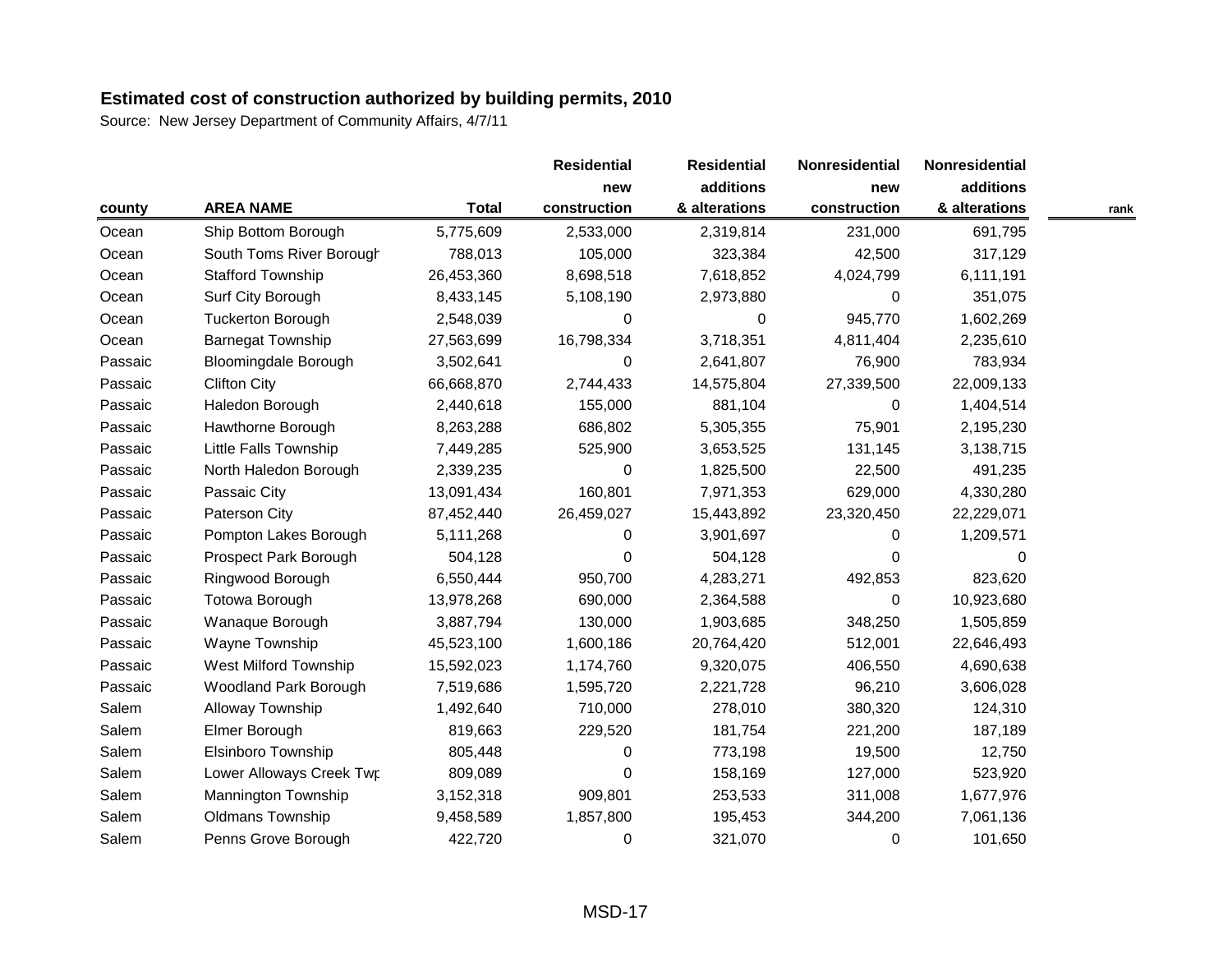|          |                               |              | <b>Residential</b> | <b>Residential</b> | Nonresidential | Nonresidential |      |
|----------|-------------------------------|--------------|--------------------|--------------------|----------------|----------------|------|
|          |                               |              | new                | additions          | new            | additions      |      |
| county   | <b>AREA NAME</b>              | <b>Total</b> | construction       | & alterations      | construction   | & alterations  | rank |
| Salem    | Pennsville Township           | 6,314,019    | 379,261            | 1,832,603          | 587,447        | 3,514,708      |      |
| Salem    | Pilesgrove Township           | 14,764,571   | 703,763            | 659,886            | 271,292        | 13,129,630     |      |
| Salem    | Pittsgrove Township           | 5,621,144    | 57,283             | 823,636            | 953,493        | 3,786,732      |      |
| Salem    | Quinton Township              | 3,515,914    | 1,201,000          | 347,469            | 102,000        | 1,865,445      |      |
| Salem    | Salem City                    | 3,434,411    | 141,398            | 772,104            | 0              | 2,520,909      |      |
| Salem    | <b>Carneys Point Township</b> | 2,892,120    | 620,013            | 942,133            | 26,700         | 1,303,274      |      |
| Salem    | Upper Pittsgrove Township     | 10,527,357   | 3,338,655          | 576,410            | 2,762,072      | 3,850,220      |      |
| Salem    | Woodstown Borough             | 5,307,324    | 1,134,840          | 2,130,669          | 699,968        | 1,341,847      |      |
| Somerset | <b>Bedminster Township</b>    | 10,369,634   | 808,782            | 4,591,642          | 86,550         | 4,882,660      |      |
| Somerset | <b>Bernards Township</b>      | 44,679,709   | 7,943,401          | 19,622,495         | 2,274,230      | 14,839,583     |      |
| Somerset | Bernardsville Borough         | 12,070,743   | 2,016,201          | 8,455,626          | 526,950        | 1,071,966      |      |
| Somerset | Bound Brook Borough           | 3,671,107    | 459,200            | 2,205,180          | 11,000         | 995,727        |      |
| Somerset | <b>Branchburg Township</b>    | 22,914,155   | 1,249,355          | 6,773,158          | 1,153,865      | 13,737,777     |      |
| Somerset | <b>Bridgewater Township</b>   | 72,818,714   | 3,142,269          | 19,738,460         | 13,961,577     | 35,976,408     |      |
| Somerset | Far Hills Borough             | 870,807      | 0                  | 746,658            | 0              | 124,149        |      |
| Somerset | Franklin Township             | 187,231,859  | 37,708,817         | 16,050,464         | 73,258,574     | 60,214,004     |      |
| Somerset | Green Brook Township          | 2,993,498    | 200,000            | 2,166,688          | 0              | 626,810        |      |
| Somerset | Hillsborough Township         | 58,052,136   | 18,560,908         | 16,082,486         | 2,864,135      | 20,544,607     |      |
| Somerset | Manville Borough              | 4,125,097    | 1,227,500          | 2,327,916          | 33,700         | 535,981        |      |
| Somerset | Millstone Borough             | 415,933      | 0                  | 273,354            | $\Omega$       | 142,579        |      |
| Somerset | Montgomery Township           | 44,234,634   | 8,298,807          | 9,859,282          | 17,493,480     | 8,583,065      |      |
| Somerset | North Plainfield Borough      | 6,234,930    | 427,000            | 2,767,050          | 800            | 3,040,080      |      |
| Somerset | Peapack-Gladstone Boro        | 7,721,684    | 203,718            | 1,999,046          | 3,267,500      | 2,251,420      |      |
| Somerset | Raritan Borough               | 14,683,727   | 0                  | 8,806,567          | 0              | 5,877,160      |      |
| Somerset | Rocky Hill Borough            | 473,324      | 0                  | 283,904            | 0              | 189,420        |      |
| Somerset | Somerville Borough            | 8,228,629    | 121,600            | 3,175,260          | 0              | 4,931,769      |      |
| Somerset | South Bound Brook Boro        | 1,186,334    | 0                  | 953,034            | $\Omega$       | 233,300        |      |
| Somerset | Warren Township               | 32,769,597   | 16,990,781         | 9,810,437          | 1,249,916      | 4,718,463      |      |
| Somerset | Watchung Borough              | 12,601,704   | 4,455,823          | 3,530,760          | 6,500          | 4,608,621      |      |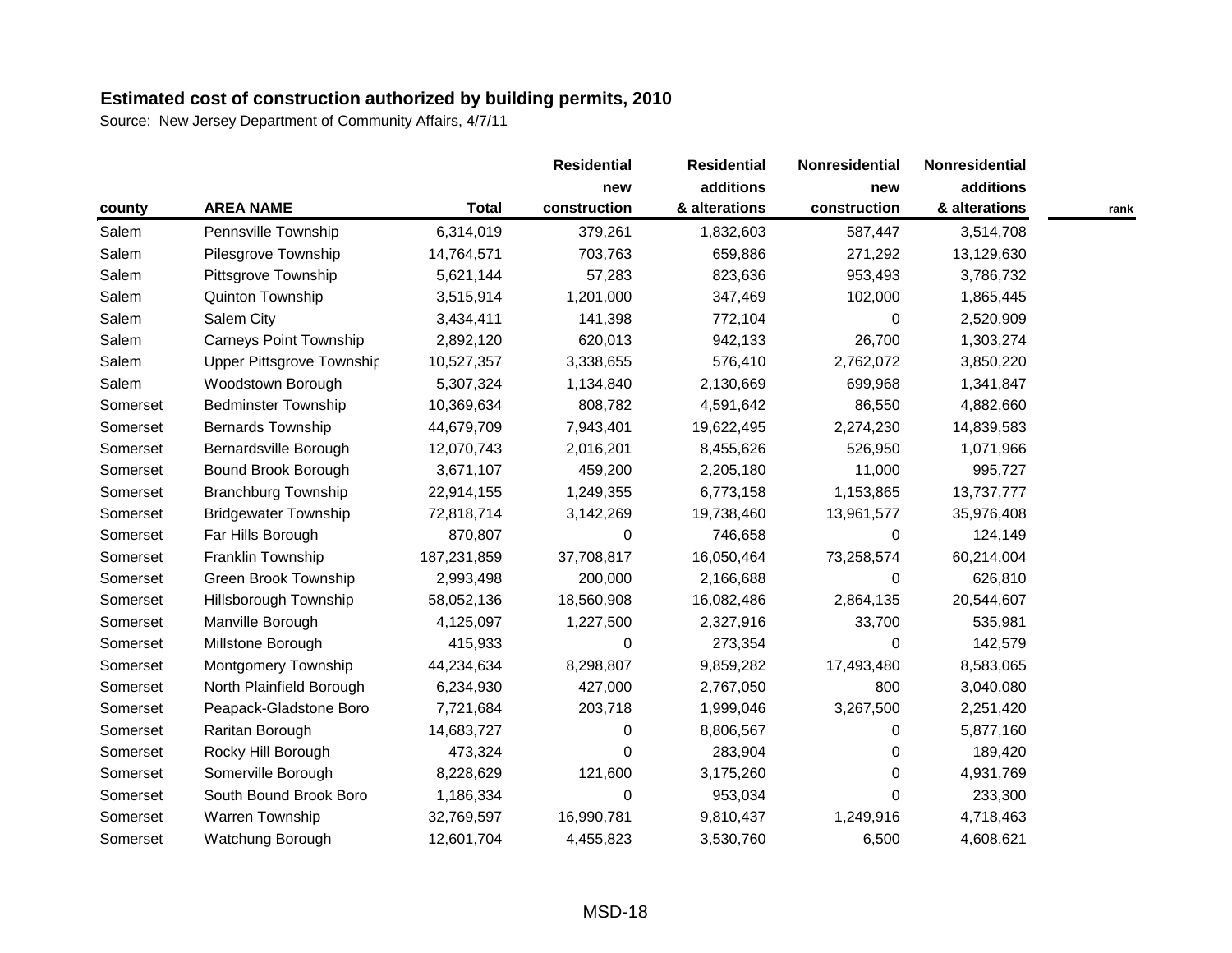|               |                            |              | <b>Residential</b> | <b>Residential</b> | Nonresidential | Nonresidential |      |
|---------------|----------------------------|--------------|--------------------|--------------------|----------------|----------------|------|
|               |                            |              | new                | additions          | new            | additions      |      |
| county        | <b>AREA NAME</b>           | <b>Total</b> | construction       | & alterations      | construction   | & alterations  | rank |
| Sussex        | Andover Borough            | 320,668      | 0                  | 123,668            | 70,000         | 127,000        |      |
| <b>Sussex</b> | Andover Township           | 2,211,429    | 0                  | 1,620,428          | 57,679         | 533,322        |      |
| <b>Sussex</b> | <b>Branchville Borough</b> | 874,980      | 0                  | 186,210            | 21,000         | 667,770        |      |
| Sussex        | Byram Township             | 5,825,457    | 2,383,860          | 2,363,757          | 220,350        | 857,490        |      |
| <b>Sussex</b> | <b>Frankford Township</b>  | 7,070,456    | 2,431,650          | 2,224,558          | 1,094,235      | 1,320,013      |      |
| <b>Sussex</b> | Franklin Borough           | 1,805,088    | 160,451            | 993,249            | 0              | 651,388        |      |
| <b>Sussex</b> | Fredon Township            | 1,387,923    | 222,301            | 980,468            | 119,638        | 65,516         |      |
| <b>Sussex</b> | Green Township             | 2,514,396    | 335,400            | 922,441            | 324,812        | 931,743        |      |
| <b>Sussex</b> | Hamburg Borough            | 1,603,804    | 1,685              | 587,613            | 713,581        | 300,925        |      |
| <b>Sussex</b> | <b>Hampton Township</b>    | 7,719,721    | 1,415,587          | 1,357,339          | 3,649,683      | 1,297,112      |      |
| <b>Sussex</b> | Hardyston Township         | 7,384,091    | 2,388,275          | 1,806,028          | 1,600,822      | 1,588,966      |      |
| <b>Sussex</b> | Hopatcong Borough          | 8,414,176    | 1,216,995          | 4,155,781          | 668,600        | 2,372,800      |      |
| <b>Sussex</b> | Lafayette Township         | 3,136,604    | 70,750             | 722,659            | 61,950         | 2,281,245      |      |
| <b>Sussex</b> | Montague Township          | 1,451,124    | 25,101             | 543,969            | 7,800          | 874,254        |      |
| Sussex        | Newton Town                | 5,062,585    | 20,900             | 1,428,093          | 197,628        | 3,415,964      |      |
| <b>Sussex</b> | Ogdensburg Borough         | 670,450      | 5,500              | 493,713            | 20,735         | 150,502        |      |
| <b>Sussex</b> | Sandyston Township         | 2,039,463    | 876,750            | 967,065            | 113,691        | 81,957         |      |
| <b>Sussex</b> | Sparta Township            | 23,010,961   | 6,595,387          | 10,115,825         | 1,323,090      | 4,976,659      |      |
| <b>Sussex</b> | Stanhope Borough           | 1,113,227    | 25,500             | 1,054,078          | $\Omega$       | 33,649         |      |
| <b>Sussex</b> | <b>Stillwater Township</b> | 3,555,672    | 0                  | 2,616,849          | 111,700        | 827,123        |      |
| <b>Sussex</b> | Sussex Borough             | 1,743,678    | 0                  | 709,926            | 0              | 1,033,752      |      |
| <b>Sussex</b> | Vernon Township            | 9,337,310    | 835,237            | 6,446,328          | 667,363        | 1,388,382      |      |
| <b>Sussex</b> | <b>Walpack Township</b>    | 68,276       | 0                  | 1,675              | $\mathbf 0$    | 66,601         |      |
| <b>Sussex</b> | <b>Wantage Township</b>    | 7,922,345    | 2,491,179          | 2,622,507          | 735,554        | 2,073,105      |      |
| Union         | Berkeley Heights Townshir  | 22,222,759   | 3,161,700          | 11,201,527         | $\Omega$       | 7,859,532      |      |
| Union         | <b>Clark Township</b>      | 19,823,329   | 1,043,750          | 7,314,878          | 2,069,980      | 9,394,721      |      |
| Union         | Cranford Township          | 26,397,898   | 1,872,827          | 11,622,318         | 61,296         | 12,841,457     |      |
| Union         | Elizabeth City             | 91,052,332   | 12,956,938         | 7,564,702          | 30,810,571     | 39,720,121     |      |
| Union         | Fanwood Borough            | 6,273,310    | 1,310,225          | 4,314,307          | 10,000         | 638,778        |      |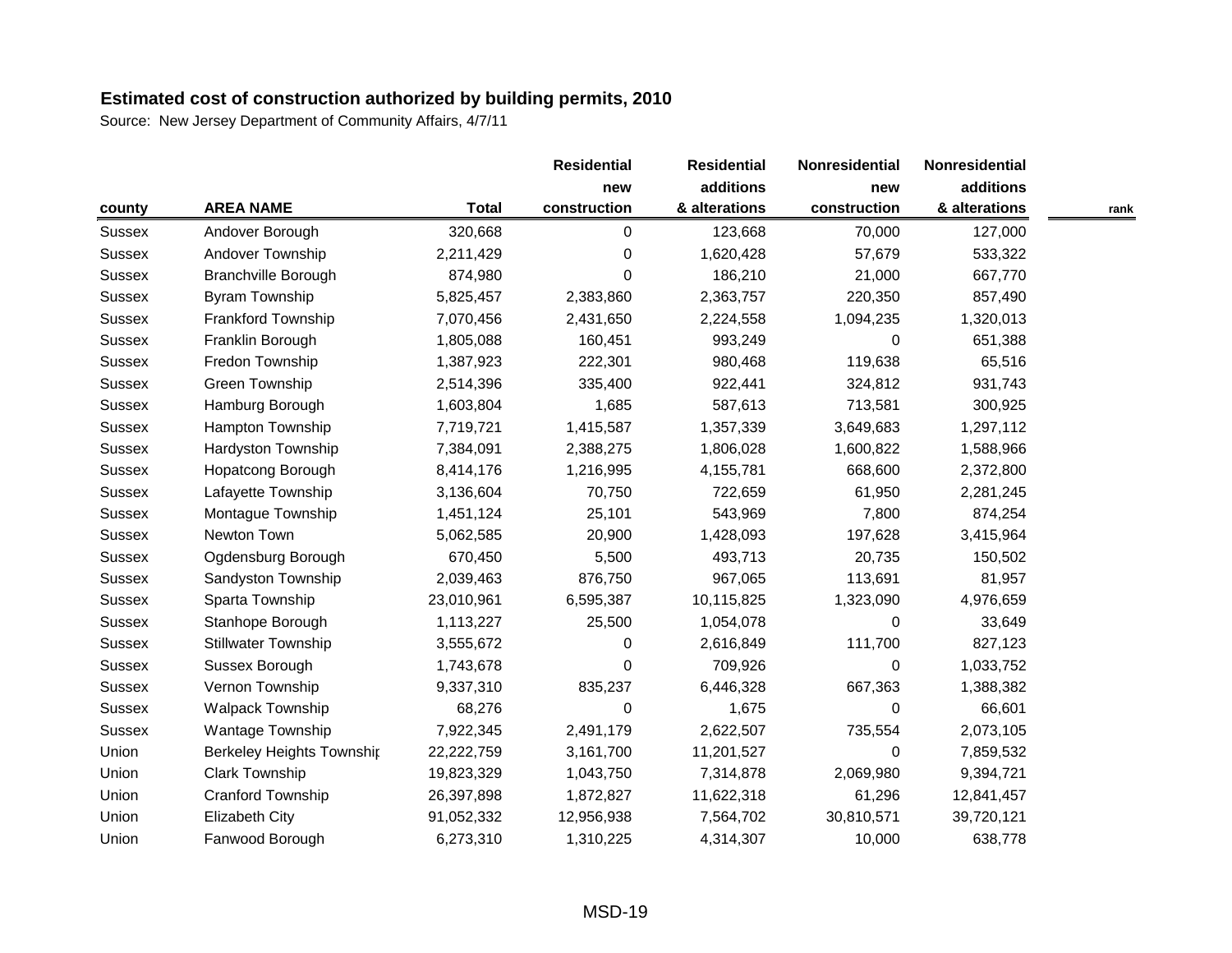|        |                            |              | <b>Residential</b> | <b>Residential</b> | Nonresidential | Nonresidential |      |
|--------|----------------------------|--------------|--------------------|--------------------|----------------|----------------|------|
|        |                            |              | new                | additions          | new            | additions      |      |
| county | <b>AREA NAME</b>           | <b>Total</b> | construction       | & alterations      | construction   | & alterations  | rank |
| Union  | Garwood Borough            | 2,268,634    | 11,950             | 1,375,376          | 0              | 881,308        |      |
| Union  | Hillside Township          | 6,160,035    | 563,503            | 2,800,823          | 510,100        | 2,285,609      |      |
| Union  | Kenilworth Borough         | 10,634,737   | 587,700            | 2,266,703          | $\Omega$       | 7,780,334      |      |
| Union  | <b>Linden City</b>         | 46,302,361   | 1,459,151          | 5,752,472          | 5,632,903      | 33,457,835     |      |
| Union  | Mountainside Borough       | 9,254,454    | 799,105            | 4,775,405          | 0              | 3,679,944      |      |
| Union  | New Providence Borough     | 14,149,127   | 654,660            | 8,401,056          | 56,699         | 5,036,712      |      |
| Union  | <b>Plainfield City</b>     | 12,185,869   | 158,800            | 8,270,107          | 348,000        | 3,408,962      |      |
| Union  | <b>Rahway City</b>         | 16,837,865   | 628,900            | 12,416,476         | 154,350        | 3,638,139      |      |
| Union  | Roselle Borough            | 5,634,773    | 1,249,900          | 2,764,076          | 0              | 1,620,797      |      |
| Union  | Roselle Park Borough       | 3,672,114    | 376,200            | 2,242,399          | 325,000        | 728,515        |      |
| Union  | Scotch Plains Township     | 16,105,948   | 3,568,895          | 10,203,806         | 95,650         | 2,237,597      |      |
| Union  | Springfield Township       | 29,729,846   | 16,271,114         | 8,603,271          | 0              | 4,855,461      |      |
| Union  | <b>Summit City</b>         | 65,280,573   | 9,884,973          | 35,682,025         | 104,300        | 19,609,275     |      |
| Union  | Union Township             | 30,646,410   | 162,400            | 8,629,322          | 965,771        | 20,888,917     |      |
| Union  | Westfield Town             | 33,957,743   | 5,563,624          | 22,208,781         | 440,450        | 5,744,888      |      |
| Union  | Winfield Township          | 411,095      | 0                  | 411,095            | 0              | 0              |      |
| Warren | <b>Allamuchy Township</b>  | 8,065,758    | 6,086,201          | 0                  | 91,850         | 1,887,707      |      |
| Warren | Alpha Borough              | 1,673,205    | 0                  | 558,824            | 10,000         | 1,104,381      |      |
| Warren | <b>Belvidere Town</b>      | 6,987,956    | 0                  | 770,224            | $\Omega$       | 6,217,732      |      |
| Warren | <b>Blairstown Township</b> | 4,108,580    | 389,000            | 1,310,306          | 320,253        | 2,089,021      |      |
| Warren | Franklin Township          | 5,051,966    | 775,050            | 739,211            | 944,900        | 2,592,805      |      |
| Warren | Frelinghuysen Township     | 1,003,197    | 149,730            | 227,989            | 119,195        | 506,283        |      |
| Warren | <b>Greenwich Township</b>  | 3,297,738    | 0                  | 1,060,133          | 83,444         | 2,154,161      |      |
| Warren | Hackettstown Town          | 6,936,689    | 933,603            | 454,047            | 802,750        | 4,746,289      |      |
| Warren | <b>Hardwick Township</b>   | 868,964      | 142,985            | 607,993            | 97,000         | 20,986         |      |
| Warren | Harmony Township           | 2,529,517    | 497,086            | 1,084,771          | 678,370        | 269,290        |      |
| Warren | Hope Township              | 727,945      | 49,560             | 414,155            | 72,084         | 192,146        |      |
| Warren | Independence Township      | 2,160,291    | 147,101            | 1,246,801          | 32,000         | 734,389        |      |
| Warren | Knowlton Township          | 3,752,796    | 674,875            | 1,574,250          | 1,070,960      | 432,711        |      |